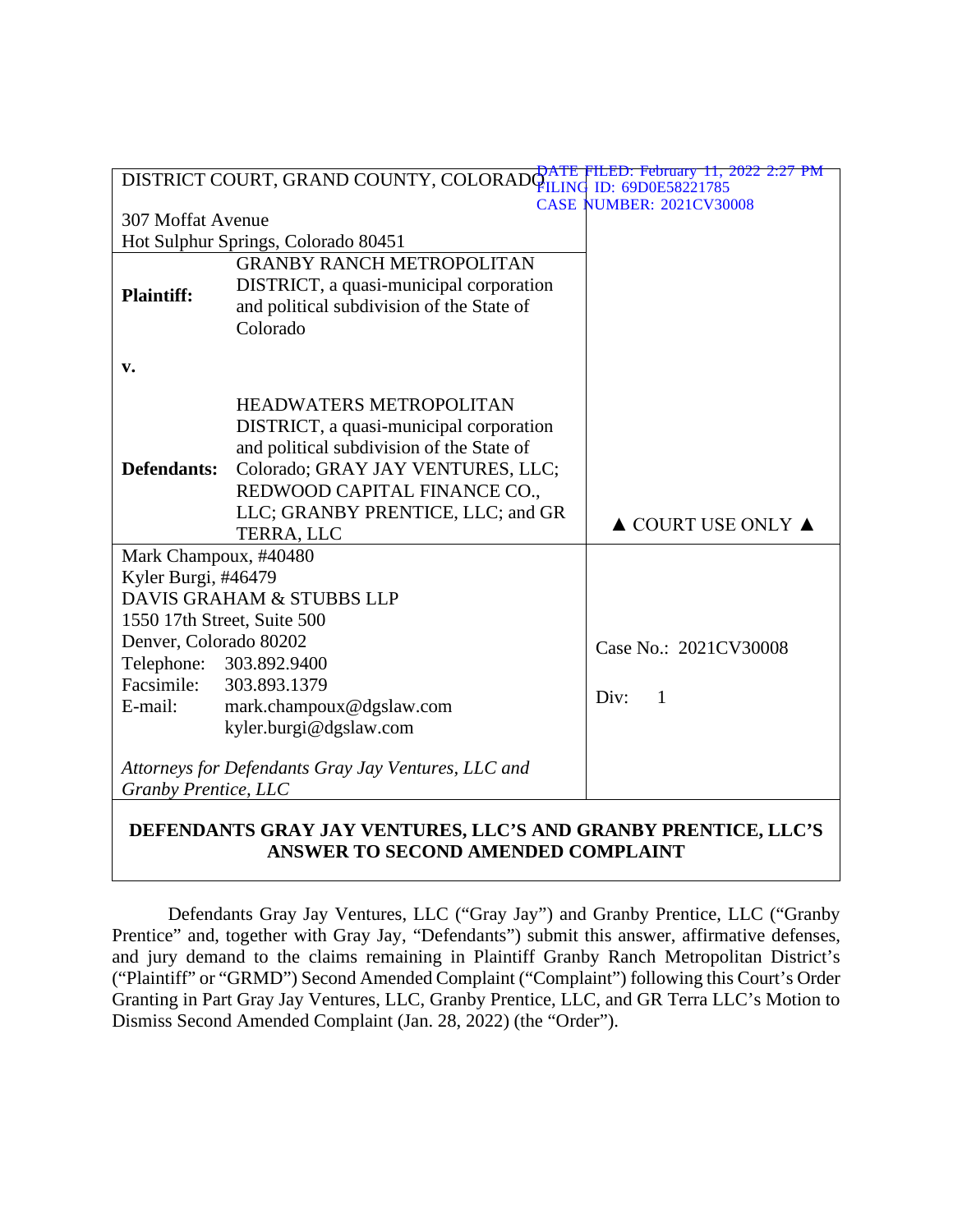# **PARTIES, JURISDICTION, AND VENUE**

1. Plaintiff GRMD is a Metropolitan District validly organized and existing pursuant to the Colorado Special District Act, Section 32-1-101 et seq., C.R.S. Under Section 32-1-305 (7), C.R.S., the Plaintiff is a quasi-municipal corporation and political subdivision of the state of Colorado with all the powers thereof.

**ANSWER:** Defendants admit the allegations in the first sentence of paragraph 1. The remainder of the allegations in paragraph 1 are legal conclusions to which no response is required. To the extent further response is required, Defendants deny these allegations.

2. Defendant Headwaters is a Metropolitan District validly organized and existing pursuant to the Colorado Special District Act, Section 32-1-101 et seq., C.R.S. Under Section 32-1-305 (7), C.R.S., the Defendant is a quasi-municipal corporation and political subdivision of the state of Colorado with all the powers thereof.

**ANSWER:** Defendants admit the allegations in the first sentence of paragraph 2. The remainder of the allegations in paragraph 2 are legal conclusions to which no response is required. To the extent further response is required, Defendants deny these allegations.

3. Defendant Gray Jay Ventures<sup>1</sup> is a Delaware Limited Liability Company in good standing with its principal place of business located at 10100 Santa Monica Blvd., Suite 1000, Los Angeles, CA 90067. Defendant s registered agent address is 7700 E. Arapahoe Rd. Ste 220, Centennial, CO 80221.

**ANSWER:** Defendants admit the allegations in paragraph 3.

4. Defendant Redwood Capital is a Delaware Limited Liability Company with it[s] principal place of business located at 10100 Santa Monica Blvd., Suite 1000, Los Angeles, CA 90067. Defendant's registered agent is National Registered Agents, Inc. whose mailing address is 1209 Orange Street, Wilmington, DE 19801. According to the records of the California Secretary of State, Redwood Capital was authorized to do business in the State of California but was "cancelled." There is no evidence that Redwood Capital was ever authorized to do business in Colorado.

**ANSWER:** Defendants deny the allegations in paragraph 4 and further state that all claims against Redwood Capital have been dismissed with prejudice. Order Granting the Motion to Dismiss of Redwood Capital Finance., LLC by Granby Prentice, LLC, its Successor by Contract and Indemnitor (Jan. 28, 2022) (the "Redwood Order").

<sup>&</sup>lt;sup>1</sup> Gray Jay Ventures was originally GP Granby Holdings, LLC and as such many of the documents referenced in this Second Amended Complaint may contain references to GP Granby Holdings, LLC since that was the name of the entity at the time the transactions at issue took place. On June 2, 2021 GP Granby Holdings, LLC changed its name to Gray Jay Ventures, LLC.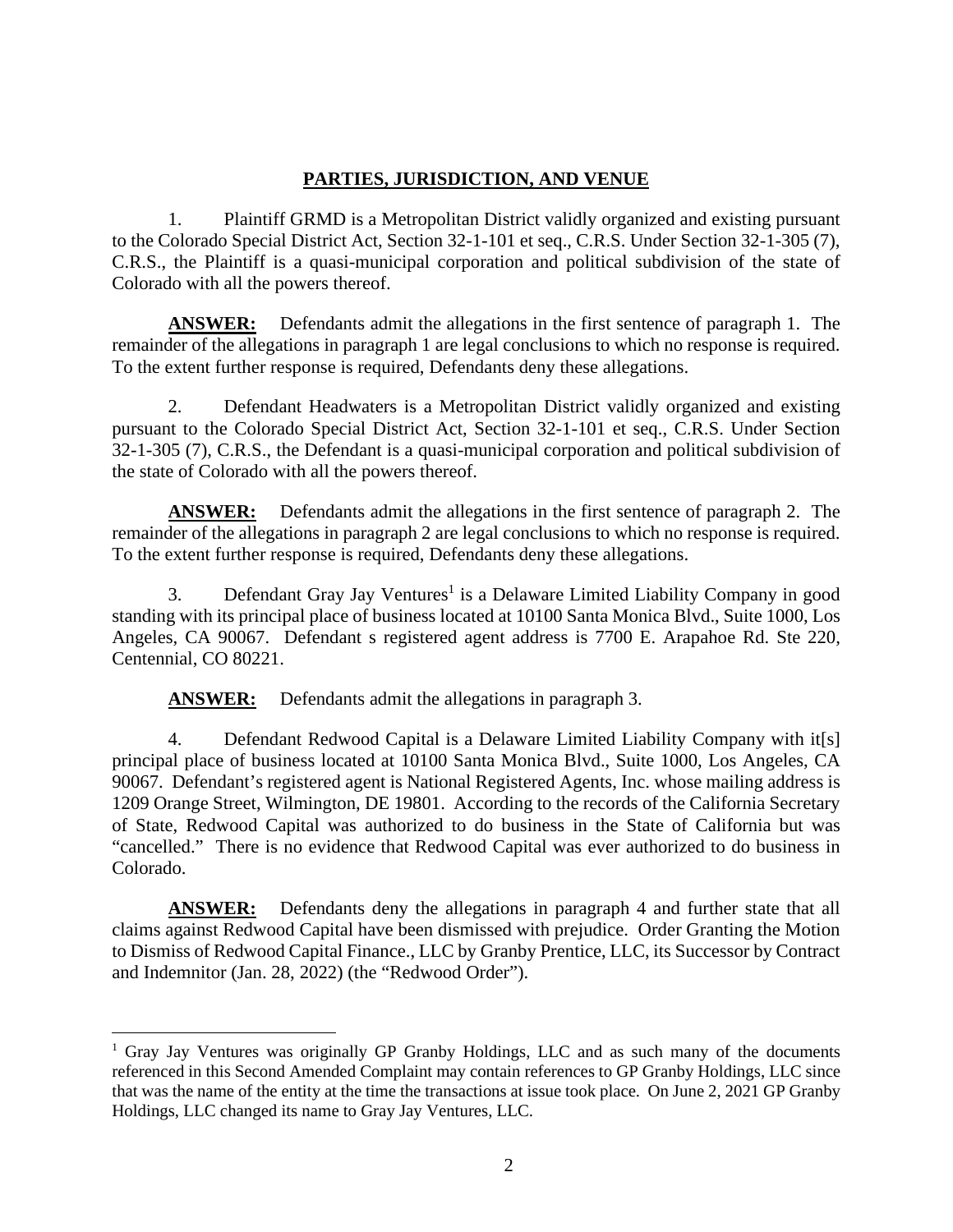5. Defendant Granby Prentice is a Delaware Limited Liability Company. Its registered agent is National Registered Agents, Inc. whose mailing address is 1209 Orange Street, Wilmington, DE 19801. There is no evidence that as of the date of this Amended Complaint, Granby Prentice is authorized to do business in Colorado.

**ANSWER:** Defendants admit the allegations of paragraph 5.

6. Defendant GR Terra is a Missouri Limited Liability Company. Its registered agent is Georgia Noriyuki located at 365 E. Agate Ave, Unit A, Granby, CO 80446 and whose mailing address is PO Box 949, Granby, CO 80446.

**ANSWER:** Defendants are without sufficient knowledge and information to form a belief as to the allegations of paragraph 6 and therefore deny same.

7. This Court is the proper venue for this action pursuant to C.R.C.P. 98(c) because Headwaters and GPGH (the "Districts") are located entirely within the County of Grand, State of Colorado, and the Leased Premises are located entirely within the County of Grand, State of Colorado.

**ANSWER:** Defendants admits that Headwaters and *GRMD* are located within Grand County, Colorado as is the leased premises referred to in the Complaint. The balance of the allegations of paragraph 7 are legal conclusions to which no response is required. To the extent further response is required, Defendant denies these allegations.

# **GENERAL ALLEGATIONS**

8. Granby Realty Holdings ("GRH"), Headwaters, and GRMD are all separate but related entities. GRH was the petitioner that sought the organization of both Headwaters and GRMD. Sol Vista Corporation was the prior name of GRH.

**ANSWER:** Defendants admit that GRH, Headwaters, and GRMD are separate entities, but deny that they are related entities. Defendants are without sufficient knowledge and information to form a belief as to the remaining allegations of paragraph 8 and therefore deny same.

9. Headwaters came into existence pursuant to a Service Plan approved by the Town of Granby and dated March of 2003. Headwaters was originally called Sol Vista Metropolitan District No. 1; its name was changed to Headwaters on October 23, 2004. Headwaters is the "developer district", covers a geographical area of approximately 7 acres, and the sole developed properties within its boundaries are a single residential condominium unit originally owned by Marise Cipriani, a principal manager of Sol Vista Corporation ("Sol Vista") and an undeveloped parcel of land which serves as a "directional parcel" for Headwaters.

**ANSWER:** Defendants state that the Service Plan referenced in paragraph 9 speaks for itself and deny any characterization of that document inconsistent with the terms thereof.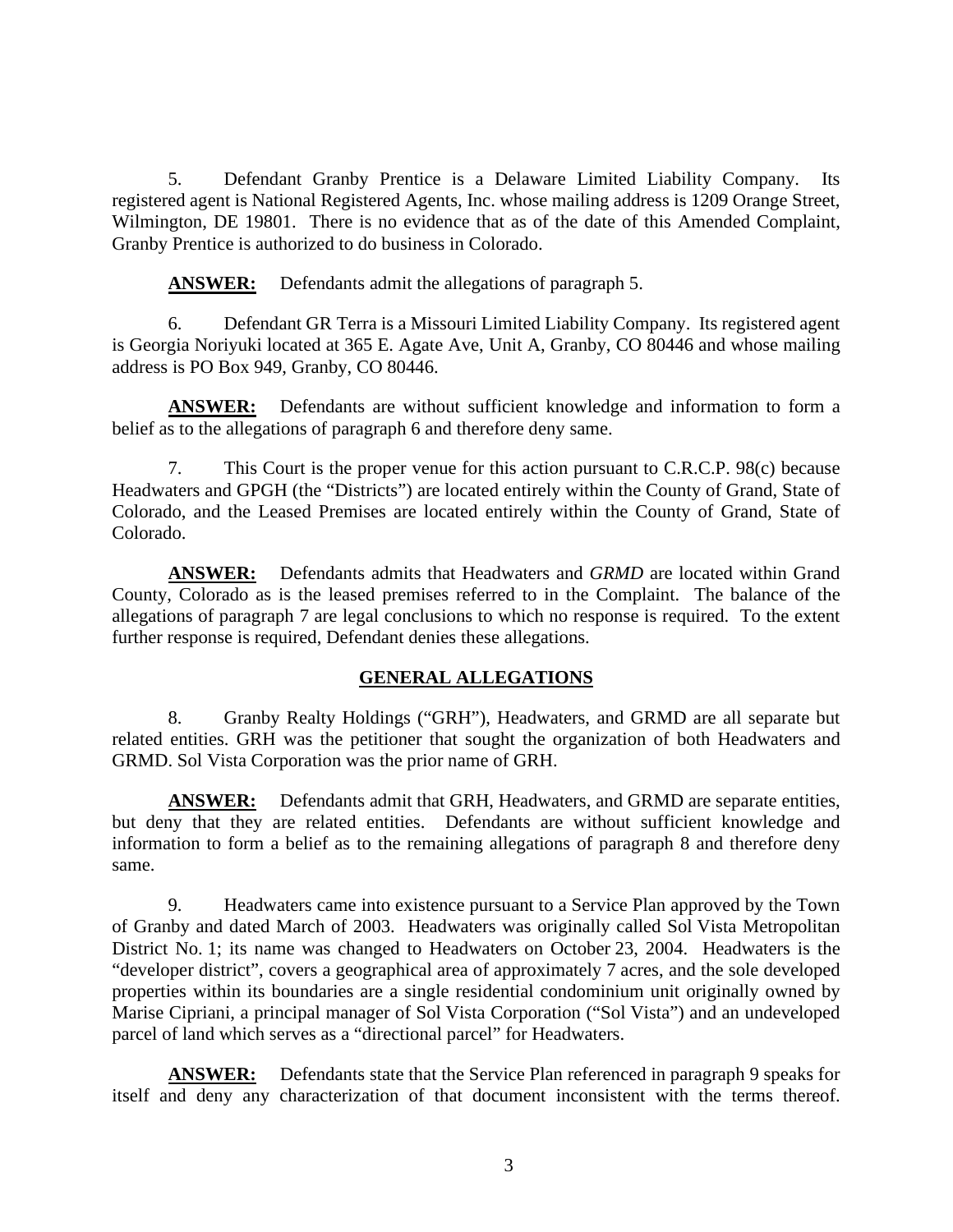Defendants are without sufficient knowledge and information to form a belief as to the remaining allegations of paragraph 9 and therefore deny same.

10. GRMD (originally called Sol Vista Metropolitan District No. 2) was organized at the same time as Headwaters through a separate Service Plan. Its name was changed to Granby Ranch Metropolitan District, also on October 23, 2004. The two service plans are attached as **Exhibits 1 and 2**. Both Service Plans contemplated that multiple districts may be organized whose boundaries would include the residential areas of Granby Ranch and major amenities including a golf course, fishing access rights, and a ski area. GRMD is the "homeowner district" or the "taxing district" and covers a geographical area of approximately 3,563 acres.

**ANSWER:** Defendants state that the Service Plans referenced in paragraph 10 and attached to the Complaint as Exhibits 1 and 2 speak for themselves and deny any characterization of those documents inconsistent with the terms thereof. Defendants are without sufficient knowledge and information to form a belief as to the remaining allegations in paragraph 10 and therefore deny same.

11. When the two Districts were first organized, the property was owned entirely by a private development company, Sol Vista. (This entity later became the developer, "GRH."). Owners of taxable real and personal property, the holders of certain option contracts, and residents within both Headwaters and GRMD are "eligible electors" who may vote in district elections. Corporate entities and partnerships may not vote. The Districts were organized by Sol Vista so that Headwaters, which would have only developer-affiliated directors, would be the control or service district, and GRMD would pay taxes and fees to finance district services. Sol Vista conveyed property interests in small tracts of land, either through outright conveyance or options to purchase. This would qualify the transferees to vote in Headwaters and GRMD elections pursuant to C.R.S. 32-1-103(5)(a), C.R.S., and to petition for the organization of the district and submit a proposed service plan. Using this method, Headwaters would always be controlled by the Developer, which would lose control of GRMD as residents acquired lots, built homes, and took an interest in the affairs of the District.

**ANSWER:** Defendants state that they are unable to respond to the allegations in the first sentence of paragraph 11 as the term "property" is not defined and therefore deny same. Defendants are without sufficient knowledge and information to form a belief as to the allegations in the second sentence of paragraph 11 and therefore deny same. Defendants state that the remainder of the allegations of paragraph 11 are either characterizations of documents that speak for themselves or legal conclusions, to which no response is required. To the extent a response is required to these allegations, Defendants deny same.

12. Currently, the Headwaters Board is comprised of five members, none of whom reside within the boundaries of that district. The GRMD Board is comprised of five members all of whom are homeowners within that district.

**ANSWER:** Defendants are without sufficient knowledge and information to form a belief as to the allegations in paragraph 12 and therefore deny same.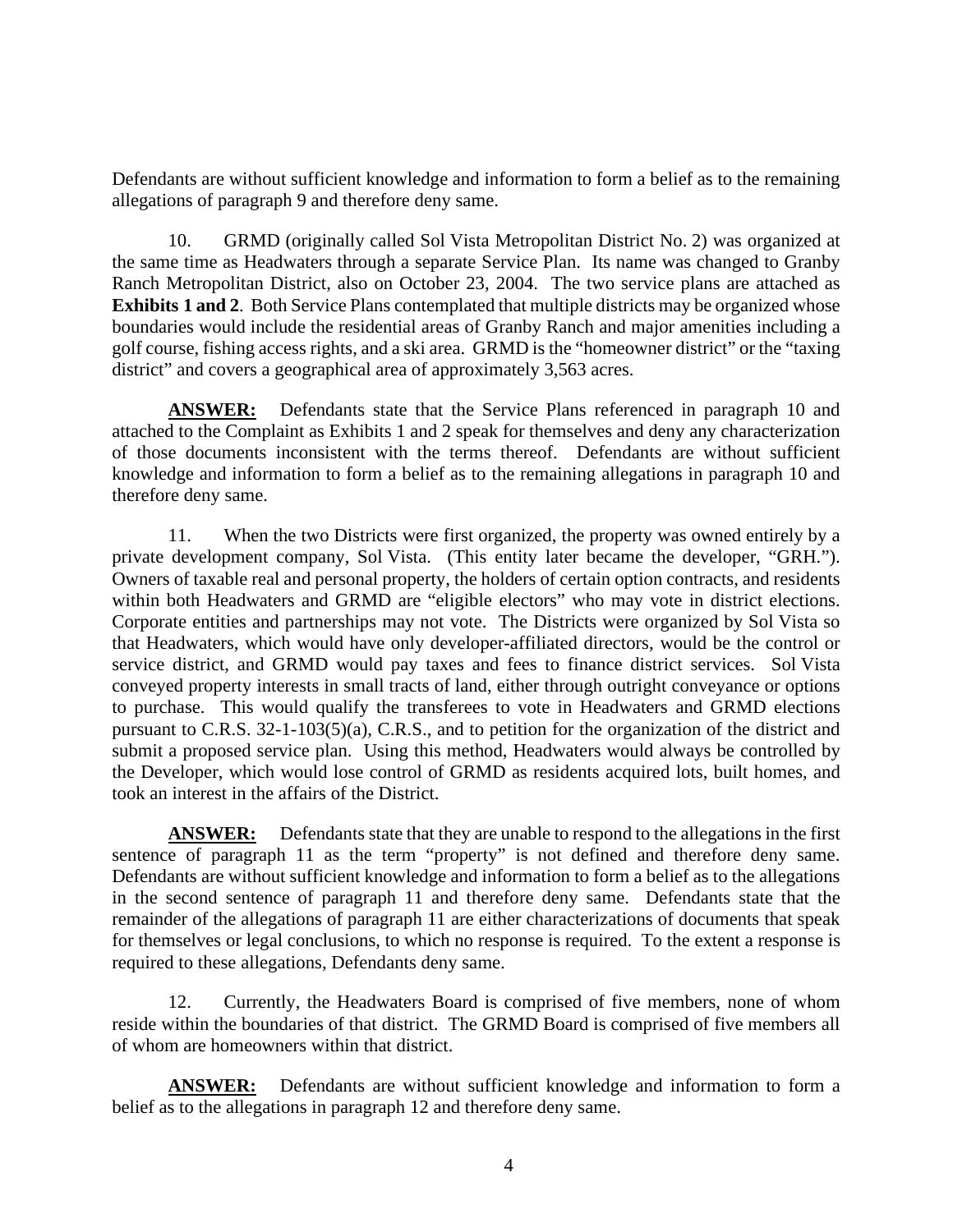13. The Granby Ranch Metropolitan Districts Nos. 2-8 were formed under a Service Plan approved by the Town of Granby on September 25, 2007. A copy of this Consolidated Service Plan is attached as **Exhibit 3**.

**ANSWER:** Defendants state that the Consolidated Service Plan referenced in paragraph 13 and attached to the Complaint as Exhibit 3 speaks for itself and deny any characterization of that document inconsistent with the terms thereof.

14. As the Service District, the Developer-controlled Headwaters ran the affairs of GRMD. Under the "Master Intergovernmental Agreement ("Master IGA"), attached to the Headwaters Service Plan, Headwaters was to establish "manage and control the financing" of infrastructure, budget monies for public purposes, adopt uniform rules and regulations for administrative and operational purposes, and establish all necessary service charges including "development fees" for the Taxing District (eventually GRMD and Granby Ranch Metropolitan Districts Nos. 2-8). Headwaters was to own and operate the infrastructure until it was transferred to the Town of Granby or another public agency. Headwaters was also responsible for the construction of the infrastructure and to arrange for the financing of it. *See* Master IGA, Sections 4.2 and 4.3. As section 4.4 of the Master IGA succinctly put the point, "the Service District shall manage and administer all business affairs of the Districts."

**ANSWER:** Defendants state that they are unable to respond to the allegations in the first sentence of paragraph 14 as the term "affairs" is ambiguous and the timeframe referenced is not defined and therefore deny same. The remainder of the allegations are characterizations of the Master IGA referenced in paragraph 14, and that document speaks for itself. Defendants deny any characterization of the Master IGA inconsistent with the terms thereof and also state that, upon information and belief, the Master IGA was terminated as of June 1, 2006 and was of and of no force or effect after that date.

15. The responsibilities of the Taxing District were to impose the required mill levy to pay debt obligations incurred by the Districts, including Headwaters pursuant to Section 5.1 of the Master IGA; to adopt, impose, collect, and remit to Headwaters as the Service District such rates, fees, tolls and charges as are established by the Service District[] to fund its administrative and operating expenses pursuant to Section 5.2 of the Master IGA; and pursuant to Section 5.4 of the Master IGA, upon the dissolution of the Headwaters, GRMD was to accept responsibility for the operation and maintenance of any infrastructure located within the Taxing District.

**ANSWER:** The allegations of paragraph 15 are characterizations of the Master IGA referenced in paragraph 15, and that document speaks for itself. Defendants deny any characterization of the Master IGA inconsistent with the terms thereof and state that, upon information and belief, the Master IGA was terminated as of June 1, 2006 and was of no force or effect after that date.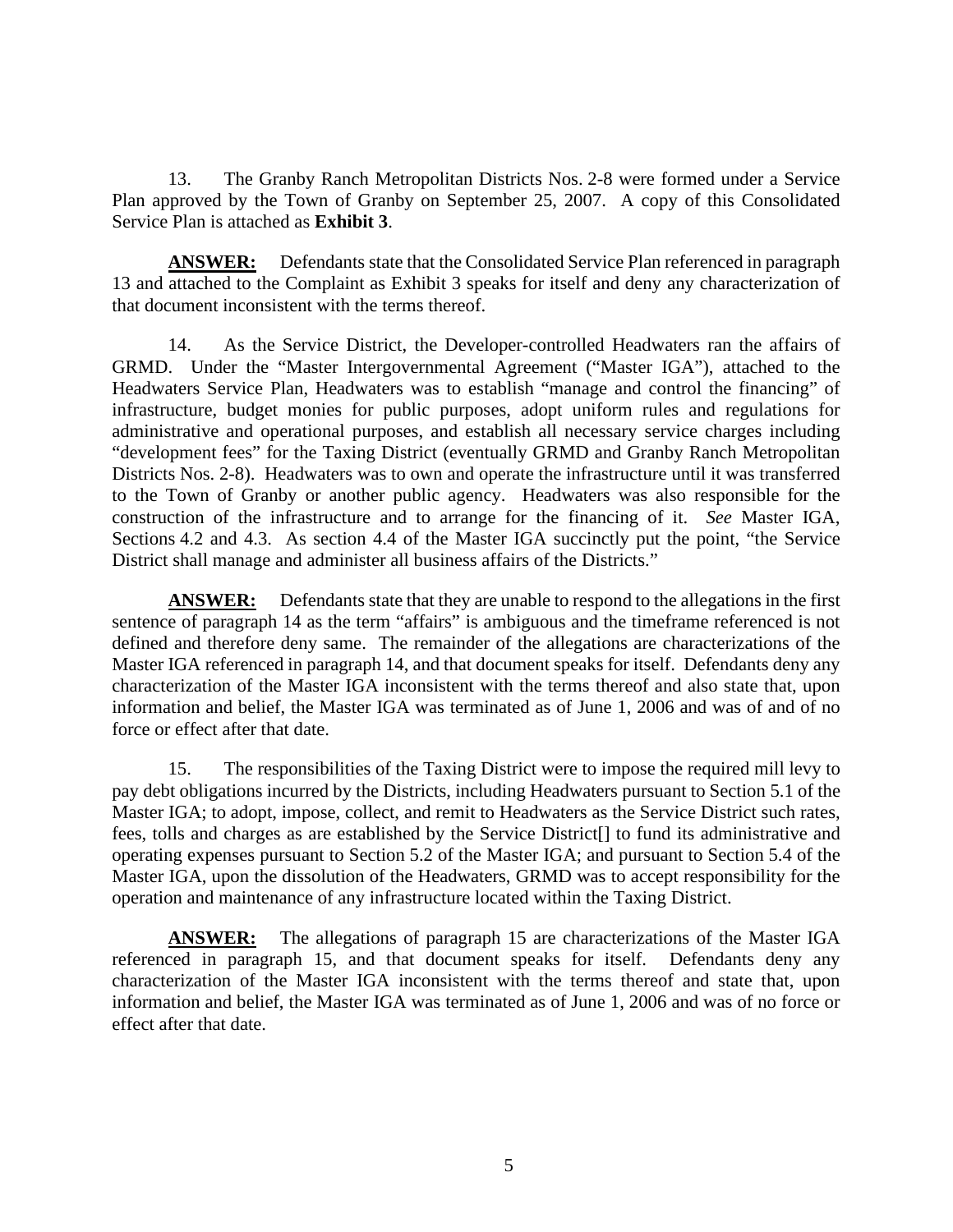16. On May 26, 2005 Headwaters and GRMD passed a Joint Resolution to Establish an Amenity Fee ("Fee Resolution")<sup>2</sup>. This Fee Resolution established that Headwaters would impose and collect an Amenity Fee in coordination with Granby Ranch with respect to each lot or parcel of land within GRMD's boundaries. This Amenity Fee was to provide "a source of funding to pay for the costs incurred by the Districts for the financing, acquisition, construction, installation, and/or replacement of the Amenities, which are generally attributable to the persons subject to such charges, and such fees and charges are necessary to provide for the prosperity and general welfare of the Districts and their inhabitants and for the orderly and uniform administration of the Districts' affairs." *See* Recitals of Fee Resolution. A copy of the Fee Resolution is attached as **Exhibit 4**.

**ANSWER:** The allegations of paragraph 16 and footnote 2 are characterizations of the Fee Resolution attached to the Complaint as Exhibit 4. That document speaks for itself, and Defendants deny any characterization of the Fee Resolution inconsistent with the terms thereof. Defendants further state that the Fee Resolution was superseded in its entirety on July 17, 2013 and was of no force or effect after that date.

17. The Amenities were defined in the Fee Resolution as "certain recreational amenities benefiting the property within the Districts, which include a golf course, ski area, river park and related improvements, trails, and other recreation improvements, facilities, appurtenances, rights-of-way and other amenities as shall from time to time be acquired, constructed and/or operated by the Districts." *See* Recitals of Fee Resolution.

**ANSWER:** The allegations of paragraph 17 are characterizations of the Fee Resolution attached to the Complaint as Exhibit 4. That document speaks for itself, and Defendants deny any characterization of the Fee Resolution inconsistent with the terms thereof. Defendants further state that the Fee Resolution was superseded in its entirety on July 17, 2013 and was of no force or effect after that date.

18. On February 26, 2008, the Town of Granby, Headwaters, GRMD, and the Granby Ranch Metropolitan Districts Nos. 2-8 entered into an Intergovernmental Agreement (the "Granby IGA") which is attached as **Exhibit 5**.

**ANSWER:** The allegations of paragraph 18 are characterizations of the Granby IGA attached to the Complaint as Exhibit 5. That document speaks for itself, and Defendants deny any characterization of the Fee Resolution inconsistent with the terms thereof.

19. Section 5 of the Granby IGA provided that "In addition to the types of park and recreation services and facilities referenced to or reflected in the Service Plans, including the exhibits thereto, the Districts will be authorized to acquire, construct, own, operate and maintain

 $2$  The Fee Resolution was amended on September 6, 2006 and was amended and restated on July 17, 2013. The Amendments to the Fee do not change the amount of the fee and the agreement, the rights and obligations remain a covenant running with the land and is to be binding to the parties and to their successors.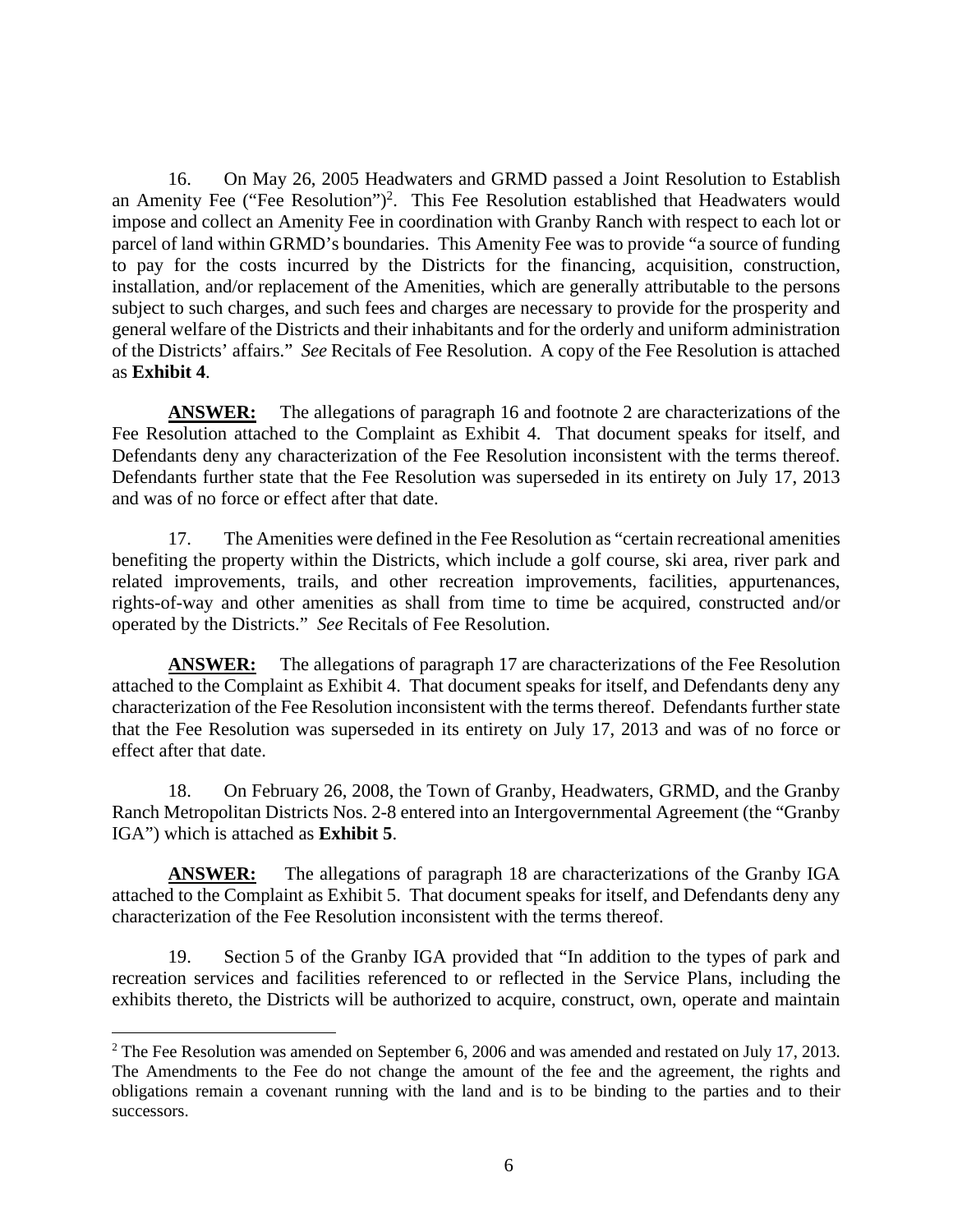the ski area and lifts, ski lodge, golf courses and appurtenant clubhouse and maintenance facilities, fishing or river park facilities and programs, and parks, trails and open space for various recreational purposes as more fully described in Exhibit A, attached to the Granby IGA and incorporated herein by reference, collectively called the "**Amenities**", which included a "Fishing Camp" on the Fraser River, the 18-hole Headwaters Golf Course, the SolVista Ski Basin, and parks, trails, and recreation areas within the Granby Ranch property."

**ANSWER:** The allegations of paragraph 19 are characterizations of the Granby IGA attached to the Complaint as Exhibit 5. That document speaks for itself, and Defendants deny any characterization of the Granby IGA inconsistent with the terms thereof. Defendants also state that, upon information and belief, the Granby IGA was superseded and replaced in its entirety on November 8, 2016 and was of no force or effect after that date.

20. Importantly, the term "Districts" was defined on page 1 of the Granby Ranch IGA and included Headwaters, GRMD, and the Granby Ranch Districts Nos. 2-8. All of these entities were collectively given the power to acquire the Amenities. In order to defray the costs of this acquisition, the Districts were authorized to impose and collect a one-time, front end Amenities Fee, in an amount not to exceed \$10,000.00 per lot or equivalent dwelling unit. *See* Granby IGA, Section 5(c). *See* Fee Resolution. Under this agreement, the Districts would provide preferred access to the Amenities for Town residents which was to be at a higher level for the Town residents than the general public, but not higher than for residents of the Districts. The Granby IGA noted that the Amenities were not items required by the Town ordinances or other authorities to be dedicated or conveyed to the Town. The Granby IGA does provide that property interests and assets needed for the Amenities that would be acquired from the Developer shall be acquired at prices that do not exceed fair market value as established by a qualified appraiser. *See* Granby IGA Section 5(b).

**ANSWER:** The allegations of paragraph 20 are characterizations of the Granby IGA attached to the Complaint as Exhibit 5. That document speaks for itself, and Defendants deny any characterization of the Granby IGA inconsistent with the terms thereof. Defendants also state that, upon information and belief, the Granby IGA was superseded and replaced in its entirety on November 8, 2016 and was of no force or effect after that date.

21. On December 31, 2012, GRH and Headwaters entered into the Second Amended and Restated Lease Purchase Agreement ("LPA") for purposes of Headwaters purchasing the Amenities. A true and correct copy of the LPA is attached to this complaint as **Exhibit 6** and incorporated herein by this reference. The LPA was the consummation of the vision in the Granby IGA that the Amenities would be under public ownership.

**ANSWER:** Defendants admit that, to the best of their current knowledge and understanding, the document attached to the Complaint as Exhibit 6 is the LPA referenced in paragraph 21. Defendants deny the allegations in the first and third sentences of paragraph 21.

22. In Recital B., the LPA notes that "in order to pay rental payments with respect to the Leased Premises and to pay the purchase price of the Leased Premises," Headwaters had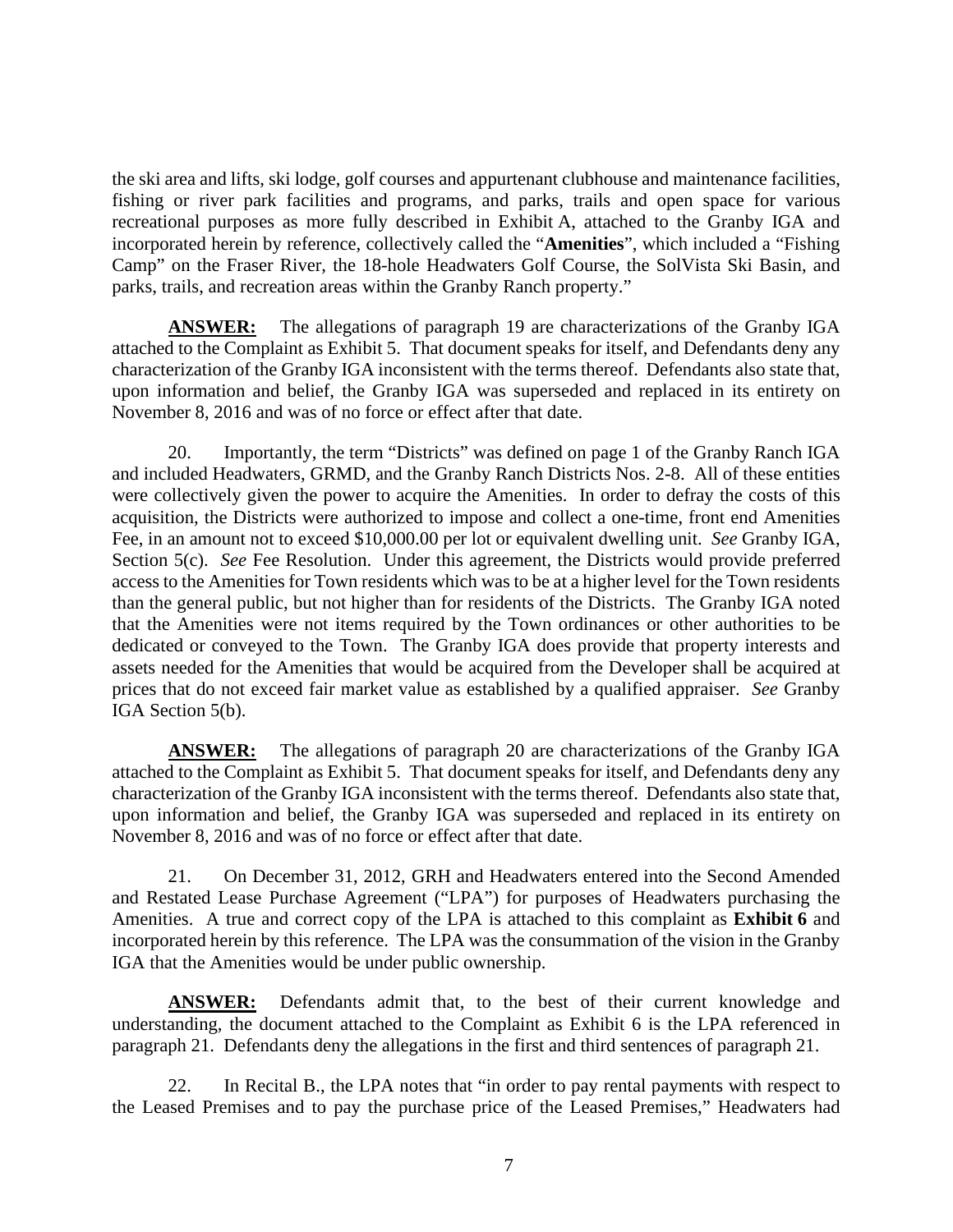"previously adopted, with the Granby Ranch Metropolitan District, a Joint Resolution to Establish an Amenity Fee....The Fee Resolution was entered into on May 26, 2005 by the Board of Directors of Headwaters and GRMD.

**ANSWER:** The allegations of paragraph 22 are characterizations of the LPA attached to the Complaint as Exhibit 6. That document speaks for itself, and Defendants deny any characterization of the LPA inconsistent with the terms thereof.

23. In Section 23 of the LPA, Headwaters and the developer, GRH, agreed that the "Purchase Price" for the Amenities would be the lesser of the Adjusted Appraisal Value of the Leased Premises subject to increases for the value of capital improvements adjusted for inflation and all Amenity Fees collectable by Headwaters under the Amenity Fee Agreements<sup>3</sup> and the Fee Resolution. The Amenities would also pass to the Tenant on December 31, 2062 if the Lease had not been terminated in accordance with Section 2(a), and (b) or (c) of the LPA.

**ANSWER:** Defendants deny the allegations of paragraph 23 and footnote 3 thereto. Defendants further state that the allegations of paragraph 23 are characterizations of the LPA attached to the Complaint as Exhibit 6. That document speaks for itself, and Defendants deny any characterization of the LPA inconsistent with the terms thereof.

24. "Rental Payments" under the LPA were restricted to "any Amenity Fee imposed pursuant to the Fee Resolution and the Fee Agreement." The Parties acknowledged that "due to the nature of the due dates of the Amenity Fees, as set forth in the Fee Resolution and the Fee Agreement, the amount of Amenity Fees received by the Tenant (Headwaters) may fluctuate greatly from month to month and year to year." *See* LPA, section 3. The plain language of the LPA leads to the conclusion that if no Amenity Fees were collected in a given year, the Rent would be zero.

**ANSWER:** The allegations of paragraph 24 are either characterizations of documents that speak for themselves or legal conclusions, to which no response is required. To the extent a response is required, Defendants deny such allegations and deny any characterization of the LPA inconsistent with the terms thereof.

25. GRMD is a third-party beneficiary under the LPA because it was expressly intended to be benefited under the LPA. GRMD imposed an Amenities Fee that was used to finance the purchase, and it was authorized under the Granby IGA to make the purchase along with Headwaters and the Granby Ranch Metropolitan Districts Nos. 2-8. GRMD also contains the overwhelming majority of the "taxpayers, residents, occupants, visitors and invitees" described in the LPA as using the Leased Premises.

<sup>&</sup>lt;sup>3</sup> Although not mentioned in the LPA, Headwaters entered into an "Amenity Fee Agreement" with GRH on June 1, 2005, and Headwaters subsequently entered into and "Amenity Fee Agreement" with Aspen Meadows Condominiums, LLC on July 5, 2005. These agreements are collectively referred to as the "Amenity Fee Agreements" in various documents and also within this Amended Complaint.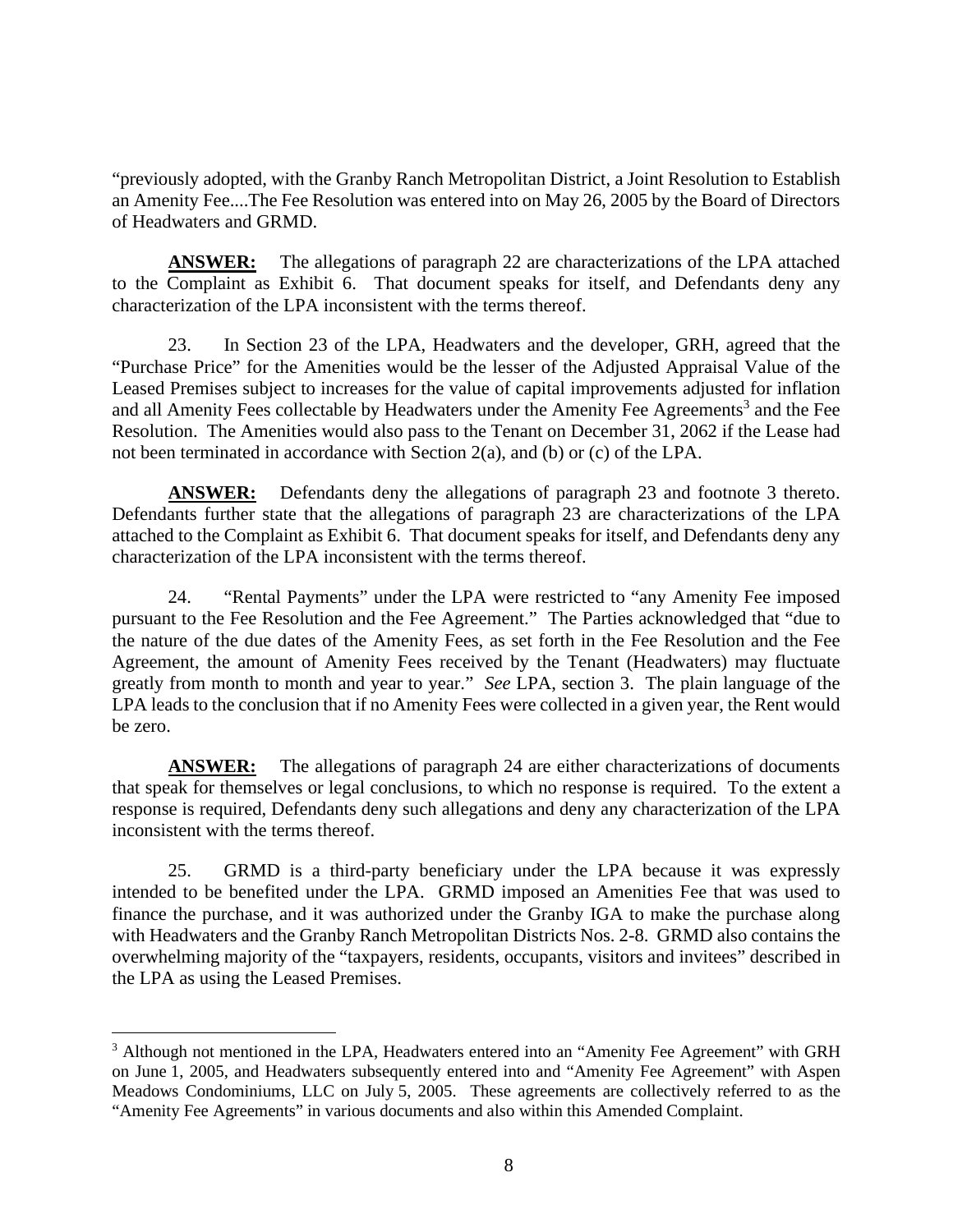**ANSWER:** The first sentence of paragraph 25 states a legal conclusion to which no response is required and, to the extent a response is required, Defendants deny such allegations. Defendants deny the remainder of the allegations of paragraph 25 and deny any characterization of documents referenced therein that are inconsistent with the terms thereof.

26. The Fee Resolution required GRMD to collect an Amenity Fee from property owners within the Granby Ranch development which was to be remitted to Headwaters to then apply to payments due under to the LPA. Such a fee would not be able to be collected were it not for the LPA between GRH and Headwaters since Headwaters is collecting the Amenity Fee through GRMD and pursuant to GRMD's legislative authority pursuant to C.R.S. 32-1-1001(j)(I).

**ANSWER:** Defendants deny the allegations of paragraph 26.

27. In Section 13 of the LPA, "Title and Possession," GRH represented to Headwaters that it had the full right to enter into the LPA and to perform its obligations under the LPA, including without limitation the sale of the Leased Premises in accordance with Section 23, without the consent or approval of any other party. These other parties expressly included "the lenders indicated as beneficiaries to the Deed of Trust, Assignment of Rents, Security Agreement and Fixture Filing from Granby Realty Holdings, LLC, a Colorado limited liability company to the Public Trustee of Grand County for the use of Redwood Capital Finance Company, LLC, a Delaware limited liability company, recorded June 2, 2005 at Reception No. 2005-005679, as amended."

**ANSWER:** The allegations of paragraph 27 are characterizations of the LPA attached to the Complaint as Exhibit 6. That document speaks for itself, and Defendants deny any characterization of the LPA inconsistent with the terms thereof.

28. Section 13(b) of the LPA provides, in part, "The Parties acknowledge that the Leased Premises are currently subject to the Deed of Trust, which is prior and superior to this Lease, and that, in connection with the Prior Lease, Landlord shall cause to be delivered to Tenant a Subordination, Non-Disturbance and Attornment Agreement, to be executed by Redwood Capital Finance." Section 13 (b) further provides,

Landlord and Tenant hereby acknowledge that, in connection with the execution of this Lease, Landlord has delivered to Tenant, an agreement executed by the Lender either subordinating this Lease to the deed of trust held by the Lender but obligating the Lender and any successor thereto to be bound by this Lease and by all of Tenant's rights hereunder (to the extent such Lender should succeed to the interest of Landlord and/or acquire title or right of possession of the Leased Premises), including but not limited to the rights of Tenant conferred by Sections 2 and 23 hereof. Such agreement provides that, notwithstanding any other agreement with the Landlord, the Lender's consent shall not be required to permit the acquisition of the Leased Premises by the Tenant in accordance with the terms hereof.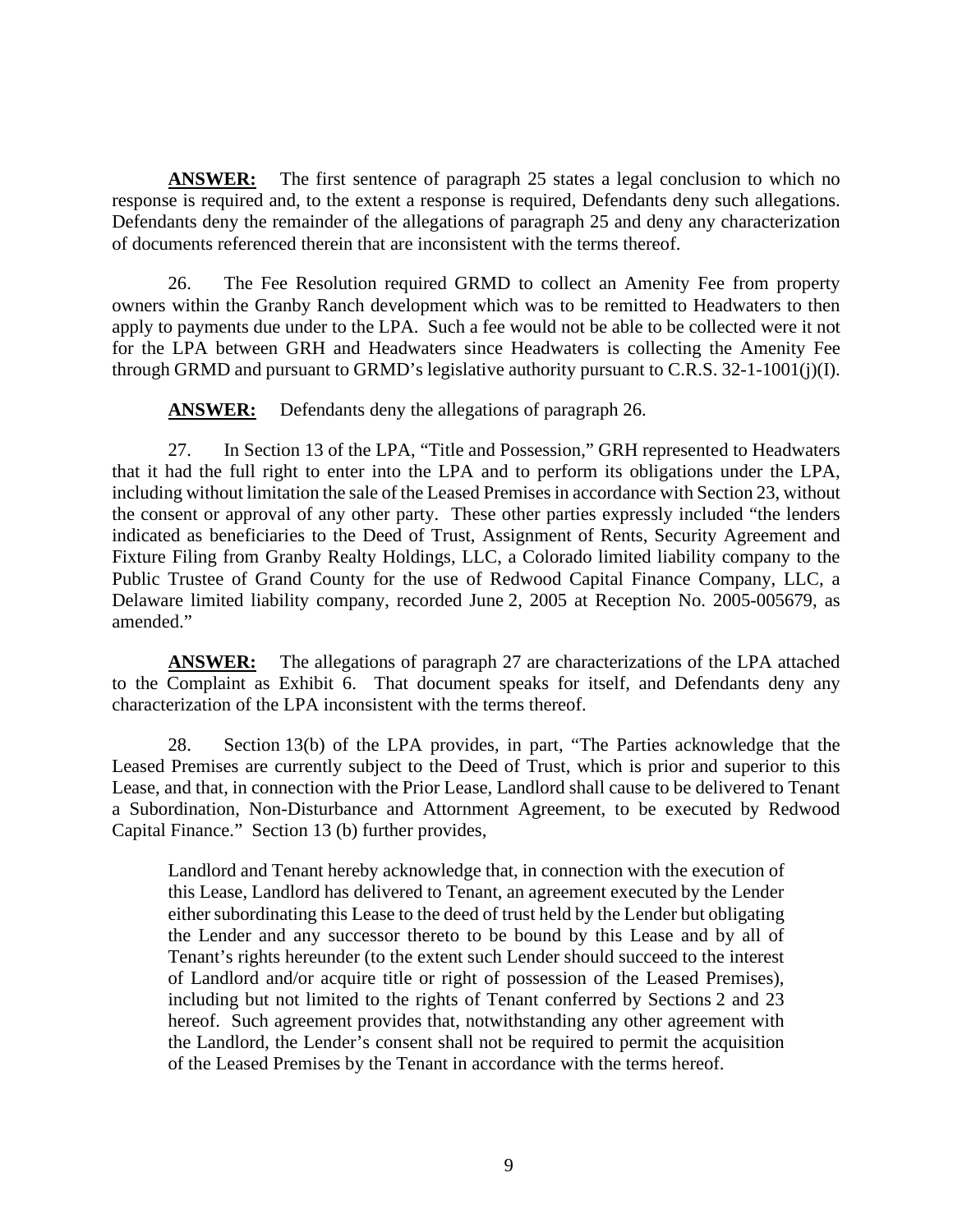**ANSWER:** The allegations of paragraph 28 are characterizations of the LPA attached to the Complaint as Exhibit 6. That document speaks for itself, and Defendants deny any characterization of the LPA inconsistent with the terms thereof.

29. According to Section 26, the Non-Disturbance Agreement shall provide, among other things, that upon such lenders' succession of interest it shall be bound as Landlord to the provisions of the LPA, including Headwater's right to acquire the Leased Premise pursuant to Section 23.

**ANSWER:** Defendants state that they are unable to respond to paragraph 26 as it is ambiguous as to meaning of the term "Non-Disturbance Agreement." The remainder of the allegations of paragraph 29 are characterizations of the LPA attached to the Complaint as Exhibit 6. That document speaks for itself, and Defendants deny any characterization of the LPA inconsistent with the terms thereof.

30. On November 8, 2016, the Town of Granby, Headwaters, GRMD, and the Granby Ranch Metropolitan Districts Nos. 2-8 entered into an Amended and Restated Intergovernmental Agreement replacing the Granby IGA (the "Second Granby IGA"), which is attached to this Amended Complaint as **Exhibit 7**. In this Second Granby IGA, Section 5 a., the parties re-affirmed the authority of "the Districts" to acquire the ski area and lifts, ski lodge, golf courses and appurtenant clubhouses and maintenance facilities. Exhibit A to the Second Granby IGA lists the same Amenities that could be acquired by the Districts as the original Granby IGA.

**ANSWER:** The allegations of paragraph 30 are characterizations of the Second Granby IGA attached to the Complaint as Exhibit 7. That document speaks for itself, and Defendants deny any characterization of the Second Granby IGA inconsistent with the terms thereof.

31. In November of 2016, Headwaters and GRMD Districts Nos. 2-8 remained under the control of the developer GRH, but GRMD was under homeowner and lot owner control. GRMD and its homeowner-controlled Board were dissatisfied with the state of the infrastructure developed by Headwaters as the Service District, particularly the roads within Granby Ranch. Because of this dispute, the parties agreed to terminate the prior master IGAs under which the Granby Ranch districts would finance the roads and other related infrastructure within Granby Ranch and Headwaters would construct and operate that infrastructure. *See* "Termination of Intergovernmental Agreement" between GRMD, Granby Ranch Metropolitan Districts Nos. 2 through 8, and Headwaters, dated November 17, 2017 (the "Termination IGA"). In Recital G. of the Termination IGA, the parties indicated their intent that GRMD should operate independently of Headwaters. A copy of the Termination IGA is attached to this Amended Complaint as **Exhibit 8**.

**ANSWER:** Defendants are unable to respond to the allegations in the first sentence of paragraph 31 as the terms "control" and "homeowner-controlled" are vague and ambiguous. To the extent a response is required, Defendants deny such allegations. Defendants are without sufficient knowledge and information to form a belief as to the allegations in the second and third sentences of paragraph 31 and therefore deny same. Defendants admit that, to the best of their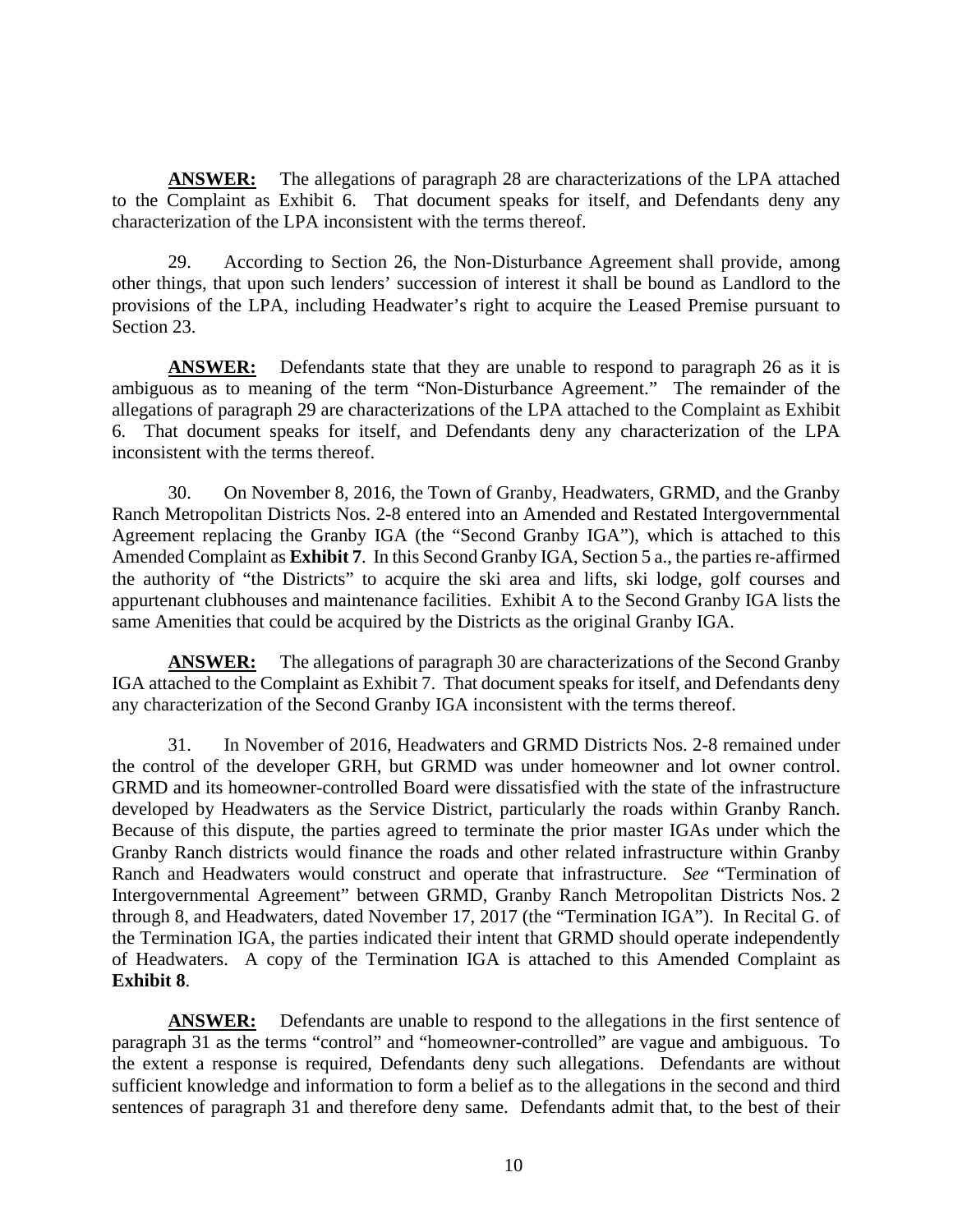current knowledge and understanding, the document attached to the Complaint as Exhibit 8 is the Termination IGA referenced in paragraph 31. Defendants deny any remaining allegations of paragraph 31.

32. However, the Second Granby IGA was not terminated nor was the authority that the Town of Granby had given to "the Districts" to purchase the Amenities ever taken away. The LPA was entered into in 2012 pursuant to the authority granted by the original Granby IGA, which was dated in 2008, and that authority was reaffirmed in the Second Granby IGA in 2016.

**ANSWER:** The allegations of paragraph 32 state legal conclusions to which no response is required and, to the extent a response is required, Defendants deny such allegations.

33. According to a letter dated September 1, 2020, from Christopher L. Richardson, counsel to defendant Gray Jay Ventures, to Mr. Clint Waldron, counsel to Headwaters, the interest in the 2005 Redwood Capital Deed of Trust was somehow transferred to an entity called Granby Prentice, LLC. Mr. Richardson described Redwood Capital as the "predecessor in interest" to Granby Prentice. According to the website maintained by the California Secretary of State, the business address of Granby Prentice is identical to that of the Redwood Capital Finance Company, LLC, 10100 Santa Monica Boulevard, Los Angeles, California, 90067.

**ANSWER:** The allegations in the first two sentences of paragraph 33 are characterizations of the referenced September 1, 2020 letter. That document speaks for itself and Defendants deny any characterization of that letter inconsistent with the terms thereof. Defendants deny the allegations in the last sentence of paragraph 33 and further state that all claims against Redwood Capital have been dismissed with prejudice. *See* Redwood Order.

34. Upon information and belief, GRH purportedly defaulted on the loan obligation secured by the 2005 Redwood Capital Deed of Trust. Subsequently, Granby Prentice initiated a foreclosure by filing a Notice of Election and Demand on March 24, 2020 as to the 2005 Redwood Capital Deed of Trust. The LPA had previously been recorded in the real property records of Grand County on January 3, 2020 at Reception No. 2020000067. At the time the foreclosure was initiated, Granby Prentice had both actual and constructive knowledge that its predecessor in interest, Redwood Capital, had agreed to be bound by the LPA including the right of Headwaters to purchase the Amenities.

**ANSWER:** Defendants admit the allegations in the first three sentences of paragraph 34. Defendants deny the allegations in the fourth sentence of paragraph 34.

35. On August 14, 2020, the Public Trustee held a public sale of the Leased Premises under the LPA. Granby Prentice's bid of \$25,000,000 was the highest and only bid. The Public Trustee issued a Certificate of Purchase for the subject property, including the Leased Premises, to Granby Prentice. Granby Prentice assigned this Certificate of Purchase to the defendant GPGH. Gray Jay Ventures has both actual and constructive knowledge that its predecessor in interest, Redwood Capital had agreed to be bound by the LPA including the right of Headwaters to purchase the Amenities.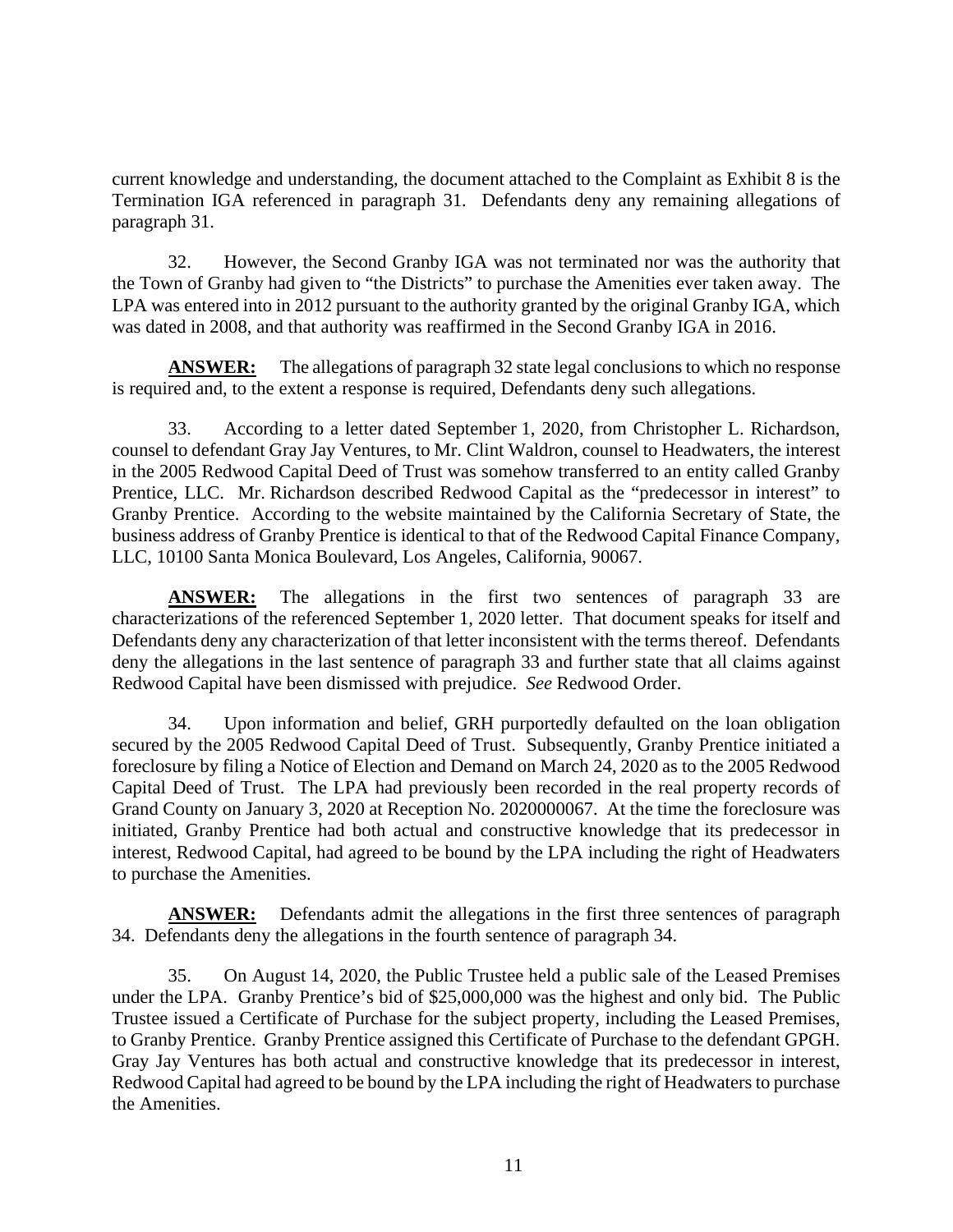**ANSWER:** Defendants admit the allegations in the first four sentences of paragraph 35 and further state that GP Granby Holdings, LLC changed its name to Gray Jay Ventures, LLC. Defendants deny the allegations in the fifth sentence of paragraph 35.

36. Following the foreclosure, Gray Jay Ventures became the successor in interest to the LPA and was bound to assume the role of the Landlord under the LPA and to honor the right of the Granby Ranch Metropolitan Districts Nos. 2-8 to purchase the Amenities/Leased Premises under section 23 of the LPA. Gray Jay Ventures asserts that it was not a successor in interest to the LPA because the LPA was terminated by way of the foreclosure. Perhaps unsurprisingly, Gray Jay Ventures has the same Los Angeles business address as Redwood Capital and Granby Prentice.

**ANSWER:** Defendants deny the allegations in the first sentence of paragraph 36 and state that the LPA was extinguished by operation of Colorado statute (and other means). Defendants admit that Gray Jay is not a successor in interest to the LPA and further state that the LPA was extinguished by operation of Colorado statute (and other means), but deny all remaining allegations in the second sentence of paragraph 36. Defendants deny the allegations in the third sentence of paragraph 36.

37. From the time of Mr. Richardson's correspondence of September 1, 2020 through the filings of the motions to dismiss by Headwaters and Gray Jay Ventures, Gray Jay Ventures has taken the position that the LPA was wiped out by the public trustee foreclosure. At no time has it been noted that Redwood Capital delivered an agreement to Headwaters at the time the LPA was entered into stating that Redwood Capital would be bound by the terms of the LPA, including the right of Headwaters to purchase the Amenities and related property.

**ANSWER:** Granby Prentice is without sufficient knowledge and information to form a belief as to the allegations of paragraph 37 and therefore denies same. Gray Jay admits that the LPA was extinguished by operation of Colorado statute (and other means) and further states that the pleadings filed by Gray Jay in this case speak for themselves. Gray Jay denies the remaining allegations in the first sentence of paragraph 37. Gray Jay is without sufficient knowledge and information to form a belief as to the allegations in the second sentence of paragraph 37 and therefore denies same.

38. Plaintiff maintains both that Gray Jay Ventures is expressly bound to the terms of the LPA as a successor in interest and that the LPA was not terminated by way of public trustee foreclosure because the LPA is an installment land contract which must be foreclosed on as a mortgage through the Courts. As such, the LPA is still binding.

**ANSWER:** Defendants acknowledge that the allegations of paragraph 38 may state Plaintiff's legal positions, but Defendants deny in all respects that such positions are correct and further state that the LPA has been extinguished by operation of Colorado statute (and other means).

39. Even assuming that the LPA was terminated by way of foreclosure, in the LPA, the parties also acknowledged that the Leased Premises were subject to the Redwood Capital Deed of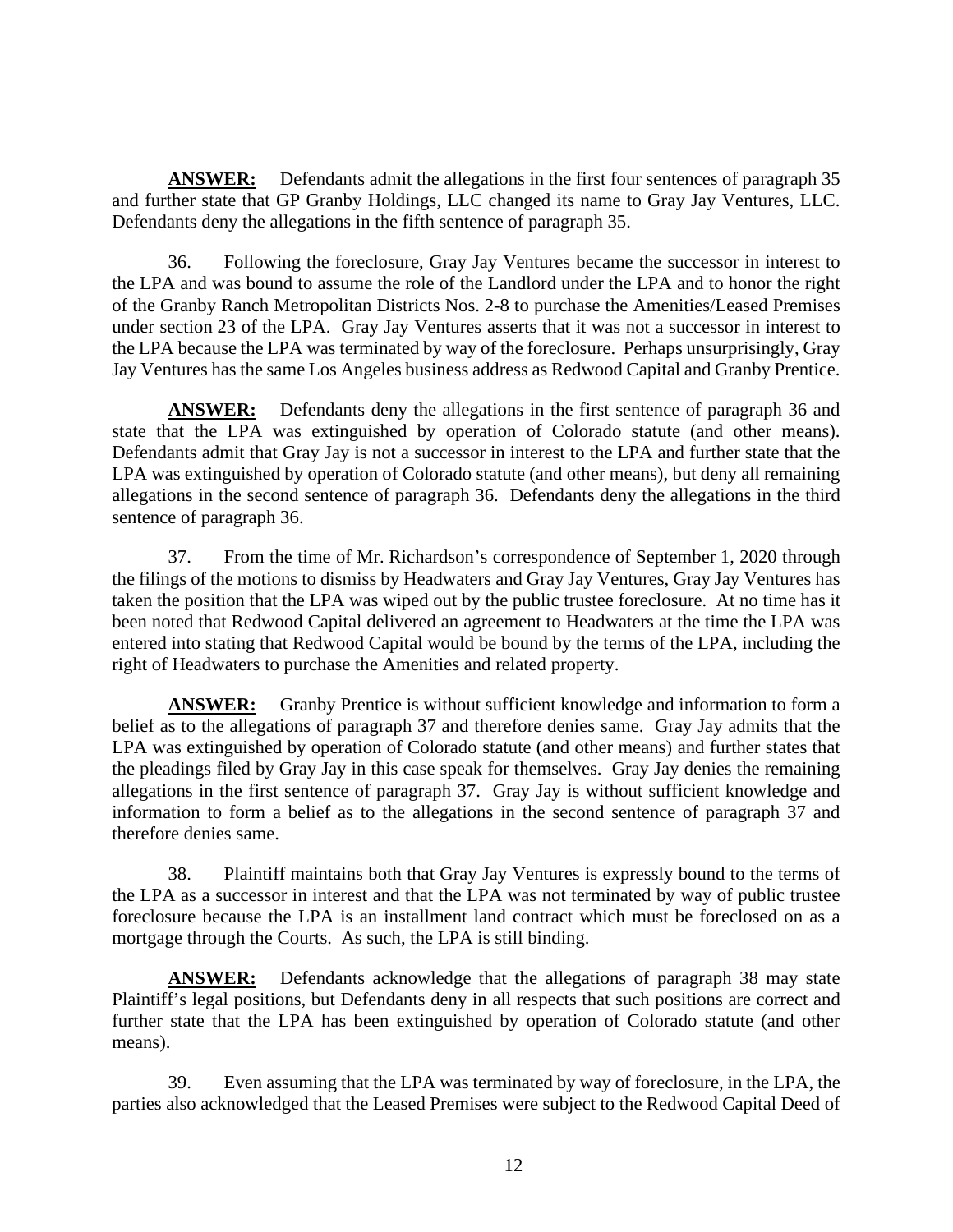Trust, and that GRH would cause a Subordination, Non-Disturbance and Attornment Agreement to be delivered to Headwaters. However, the parties also exchanged "an agreement executed by the Lender either subordinating this Lease to the deed of trust held by the Lender but obligating the Lender and any successor thereto to be bound by this Lease and by all of Tenant's rights hereunder (to the extent that such Lender should succeed to the interest of Landlord and/or acquire title or right of possession of the Leased Premises) including but not limited to the rights of Tenant conferred by Sections 2 and 23 hereof. Such agreement provides that, notwithstanding any other agreement with the Landlord, the Lender's consent shall not be required to permit the acquisition of the Leased Premises by the Tenant in accordance with the terms hereof."

**ANSWER:** The allegations of paragraph 39 are characterizations of the LPA attached to the Complaint as Exhibit 6. That document speaks for itself, and Defendants deny any characterization of the LPA inconsistent with the terms thereof. Defendants further state that the allegations in the first sentence of paragraph 39 state a legal conclusion to which no response is required and, to the extent a response is required, Defendants deny same.

40. On November 11, 2020, Gray Jay Ventures notified Headwaters that even assuming the LPA was not terminated by way of foreclosure that Headwaters ceased to operate the Amenities for in excess of 30 days, and thus, pursuant to Section 10 of the LPA, Gray Jay Ventures was electing to terminate the LPA.

**ANSWER:** Granby Prentice is without sufficient knowledge and information to form a belief as to the allegations of paragraph 40. The allegations of paragraph 40 are characterizations of the referenced November 11, 2020 notice. That document speaks for itself and Gray Jay denies any characterization of that notice inconsistent with the terms thereof.

41. Section 10 of the LPA provides, in part, "if Tenant ever ceases to operate the Amenities on the Leased Premises for 30 days or longer . . . Landlord may, in its sole discretion and after at least 10 days advance notice to Tenant (which notice may be given within 10 days after the Tenant ceases operation of the Amenities), elect to terminate this lease . . . ."

**ANSWER:** The allegations of paragraph 41 are characterizations of the LPA attached to the Complaint as Exhibit 6. That document speaks for itself, and Defendants deny any characterization of the LPA inconsistent with the terms thereof.

42. The termination of the LPA will prevent GRMD from collecting fees pursuant to the LPA and will lose approximately \$6.05 million dollars in equity already paid (out of a purchase price of \$18 million) subject to the LPA from fees collected from its residents and members and terminate the right of the Districts to acquire the Amenities.

**ANSWER:** Defendants deny the allegations of paragraph 42 and further deny that GRMD is entitled to any such relief.

43. Notice was not properly given by Gray Jay Ventures as required under Section 10.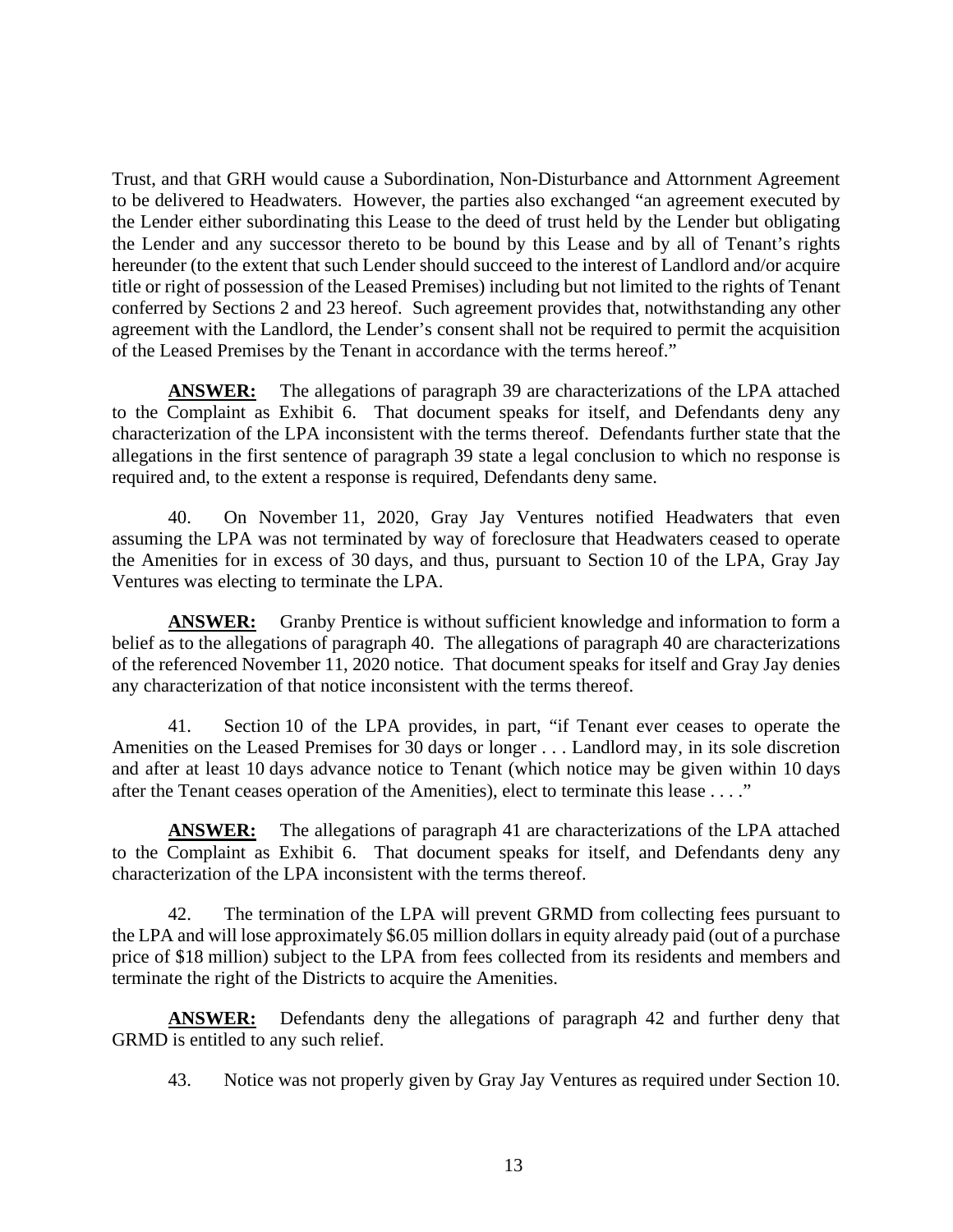**ANSWER:** Defendants state that paragraph 43 states a legal conclusion to which no response is required and, to the extent a response is required, Defendants deny same.

44. On or about April 8, 2020, the former operating entity, Granby Ranch Amenities ("GRA") provided notice to the Headwaters board that it intended to terminate its agreement with Headwaters to manage the Leased Premises on or before October 5, 2020. GRA then provided notice on May 28, 2020 that it would no longer operate the Amenities after May 30, 2020. At that same board meeting, the Headwaters board resolved to award Granby Prentice Amenities/Ridgeline ("GPA/Ridgeline") the management contract for the Leased Premise subject to receipt and execution of a mutually acceptable management agreement. GRMD is not aware of a final written agreement ever being entered into between GPA/Ridgeline and Headwaters. During all relevant periods of time, Headwaters continued to operate the Amenities, under contract with those private entities.

**ANSWER:** Based upon their current knowledge and understanding, Defendants admit the allegations in the first sentence of paragraph 44, but deny any implication that GRA was operating the Amenities on the Leased Premises at the time of such notice. Defendants deny the allegations in the second and third sentences of paragraph 44. Defendants are without sufficient knowledge and information to form a belief as to the allegations in the fourth sentence of paragraph 44. Defendants deny the allegations in the fifth sentence of paragraph 44.

45. On or about May 30, 2020 the Headwaters board voted and approved Touchstone Golf ("Touchstone") as the new operating entity for the golf amenities. On or about September 2, 2020 Gray Jay Ventures informed Granby Ranch homeowners that it had contracted with Touchstone to operate the golf amenities and with Ridgeline to operate the ski amenities. The governor ordered all ski resorts to close effective March 15 and the ski amenities remained closed through December 10, 2020. Upon information and belief, during these periods of mandatory regulatory closing, Headwaters continued to perform routine maintenance and to operate the Amenities to the extent permitted by law.

**ANSWER:** Defendants are without sufficient knowledge and information to form a belief as to the allegations in the first sentence of paragraph 45 and therefore deny same. Granby Prentice is without sufficient knowledge and information to form a belief as to the allegations in the second sentence of paragraph 45 and therefore denies same. Gray Jay admits that it contracted with Touchstone to operate the golf amenities and Ridgeline to operate the ski amenities effective upon Gray Jay acquiring title to such amenities and admits that it informed certain property owners within Granby Ranch of the same, but denies all other allegations in the second sentence of paragraph 45. Based on their current knowledge and understanding, Defendants admit the allegations in the third sentence of paragraph 45. Defendants deny the allegations in the fourth sentence of paragraph 45.

46. As such, there was never a 30-day period in which Headwaters failed to operate the amenities. Although new management companies were operating the Amenities, they were appointed by Headwaters and thus, Headwaters, despite having a new board, was still managing the Amenities through its appointed contractors.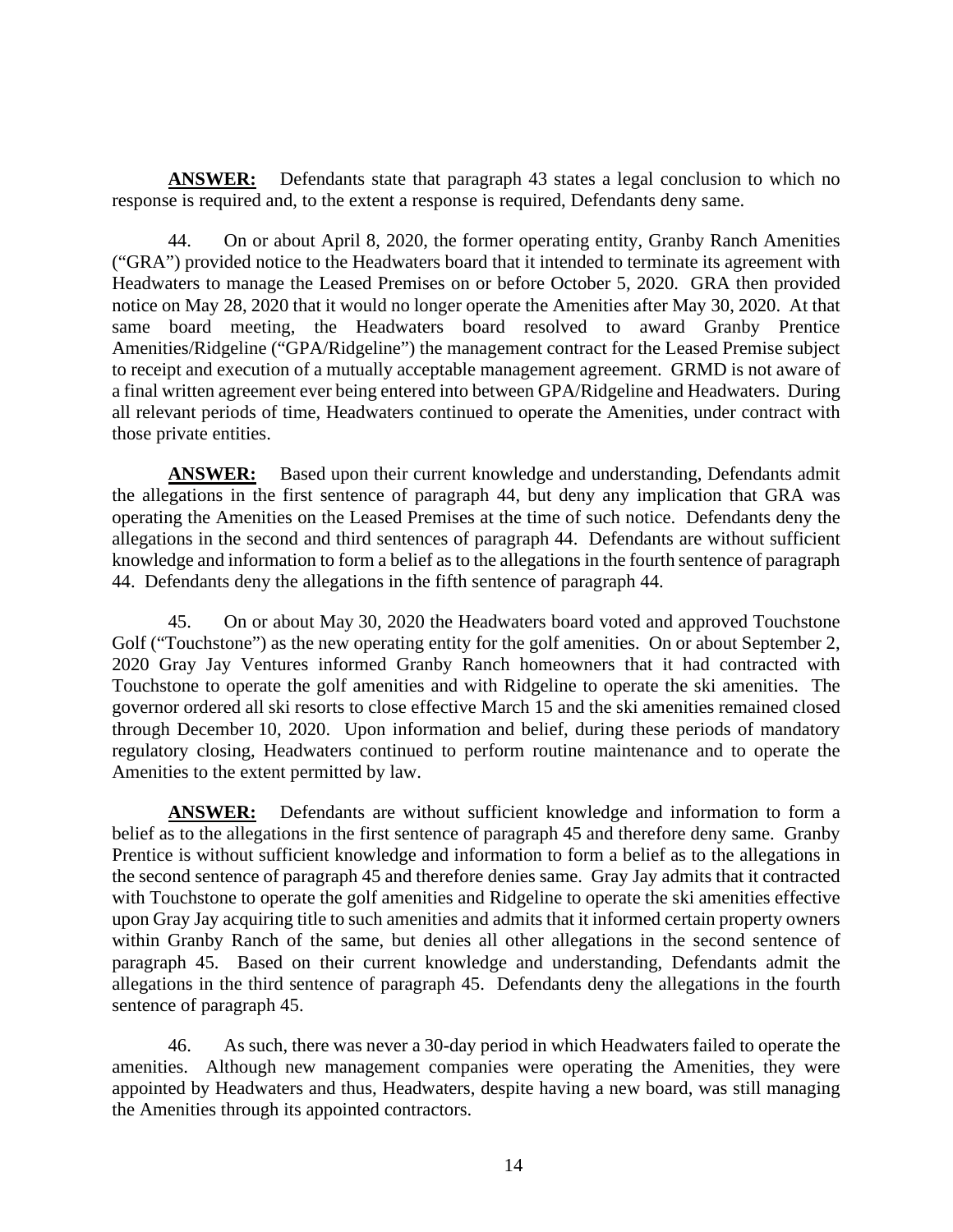**ANSWER:** Defendants deny the allegations of paragraph 46.

47. GR Terra purchased the property subject to the LPA from Gray Jay Ventures on or about May 5, 2021.

**ANSWER:** Defendants admit that GR Terra purchased the property *formerly* subject to the LPA on or about May 5, 2021, but Defendants deny that the property was subject to the LPA at the time of GR Terra's purchase because the LPA was extinguished by operation of Colorado statute and (and other means).

### **FIRST CLAIM FOR RELIEF (Breach of Contract against Gray Jay Ventures)**

48. The allegations set forth in paragraphs 1 through 47 of this Complaint are incorporated by this reference as though fully set forth herein.

**ANSWER:** Defendants incorporate by reference their answers to paragraphs 1 through 47 of the Complaint.

49. Gray Jay Ventures, as a successor in interest to Redwood Capital, is bound by the LPA, including the terms set forth under Section 13 and 26 of the LPA. Assuming that the Subordination, Non-Disturbance, and Attornment Agreement referenced in Section 13 of the LPA was executed and delivered, as described in the LPA, Gray Jay Ventures was obligated to act as Landlord and accept the purchase provisions of Section 23.

**ANSWER:** The allegations in paragraph 49 state legal conclusions to which no response is required and, to the extent a response is required, Gray Jay denies same. This claim is not asserted against Granby Prentice and therefore no response by Granby Prentice is required. To the extent a response is required, Granby Prentice denies the allegations in paragraph 49.

50. By asserting that the LPA was terminated, Gray Jay Ventures has refused to be bound as Landlord to Headwaters and has refused accept the purchase provisions of Section 23 of the LPA. Gray Jay Ventures has thus breach[ed] its duties to GRMD as a third-party beneficiary to the LPA.

**ANSWER:** The allegations in paragraph 50 state legal conclusions to which no response is required and, to the extent a response is required, Gray Jay denies same. This claim is not asserted against Granby Prentice and therefore no response by Granby Prentice is required. To the extent a response is required, Granby Prentice denies the allegations in paragraph 50.

51. As established by the Amenity Fee Resolution, and other circumstances, GRMD is a third-party beneficiary to the LPA.

**ANSWER:** The allegations in paragraph 51 state legal conclusions to which no response is required and, to the extent a response is required, Gray Jay denies same. This claim is not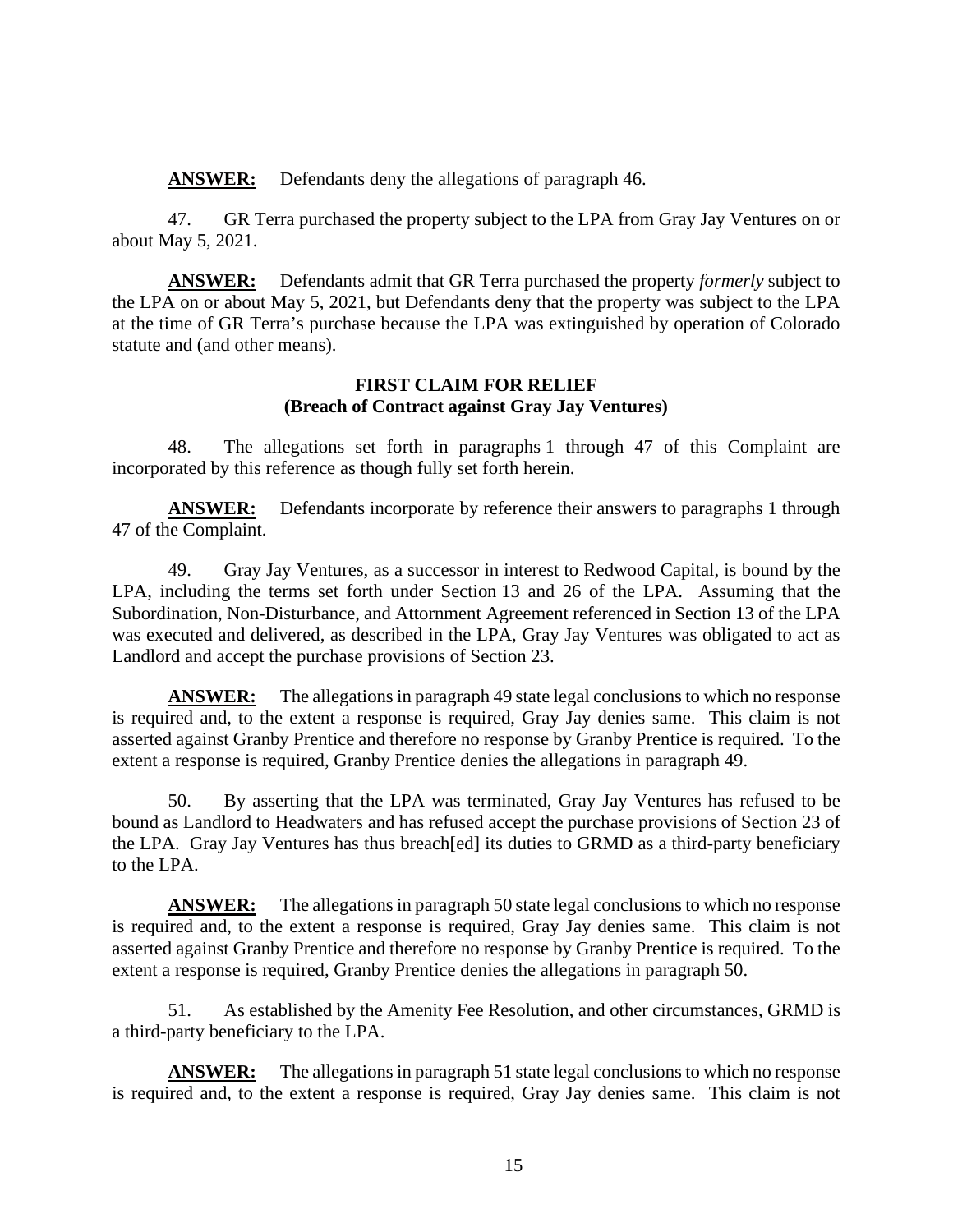asserted against Granby Prentice and therefore no response by Granby Prentice is required. To the extent a response is required, Granby Prentice denies the allegations in paragraph 51.

52. WHEREFORE, Plaintiff requests that this Court enter judgment in its favor and against Gray Jay Ventures as follows:

i. For general damages, in the monetary amount to be determined at trial, which will allow GRMD to recover any equity paid into the LPA by GRMD since 2006, and including an award of attorney's fees incurred in bringing and maintaining this action;

ii. For a decree of specific performance ordering that Gray Jay Ventures reinstate all existing agreements with GRMD;

iii. For a decree of specific performance ordering that Gray Jay Ventures uphold the provisions of the LPA;

- iv. For GRMD's cost of suit;
- v. For such other and further relief as this Court may deem just.

**ANSWER:** Gray Jay admits that GRMD is seeking the stated relief, but denies that GRMD is entitled to such relief and denies any remaining allegations of paragraph 52. This claim is not asserted against Granby Prentice and therefore no response by Granby Prentice is required. To the extent a response is required, Granby Prentice denies the allegations in paragraph 52.

## **SECOND CLAIM FOR RELIEF (Breach of Contract against Headwaters)**

53. The allegations set forth in paragraphs 1 through 52 of this Complaint are incorporated by this reference as though fully set forth herein.

**ANSWER:** Defendants incorporate by reference their answers to paragraphs 1 through 52 of the Complaint.

54. Under the Master IGA, Granby Ranch IGA and the Second Granby IGA, Headwaters had a duty to manage the affairs of GRMD and Granby Ranch Metropolitan Districts Nos. 2-8, which included acquiring the Amenities on behalf of the GRMD.

**ANSWER:** This claim is not asserted against Defendants and therefore no response by Defendants is required. To the extent a response is required, Defendants deny the allegations in paragraph 54.

55. In failing to do so, Headwaters breached its contractual duties to GRMD.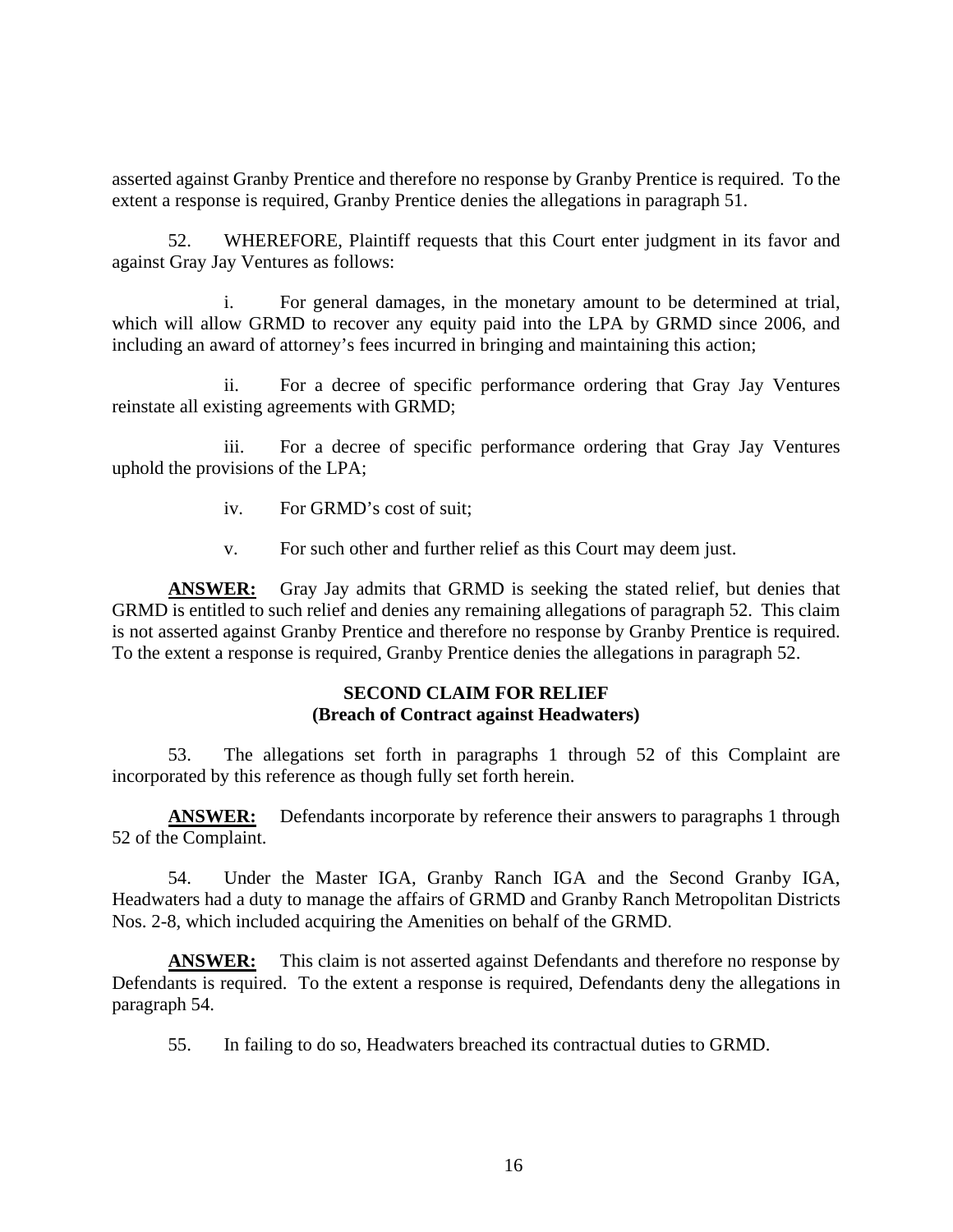**ANSWER:** This claim is not asserted against Defendants and therefore no response by Defendants is required. To the extent a response is required, Defendants deny the allegations in paragraph 55.

56. WHEREFORE, Plaintiff requests that this Court enter judgment in its favor and against Headwaters as follows:

i. For general damages, in the monetary amount to be determined at trial, which will allow GRMD to recover any equity paid into the LPA by GRMD since 2006, and including an award of attorney's fees incurred in bringing and maintaining this action;

- ii. For GRMD's cost of suit;
- iii. For such other and further relief as this Court may deem just.

**ANSWER:** This claim is not asserted against Defendants and therefore no response by Defendants is required. To the extent a response is required, Defendants deny the allegations in paragraph 56.

#### **THIRD CLAIM FOR RELIEF (Breach of Contract against Redwood Capital)**

57. The allegations set forth in paragraphs 1 through 56 of this Complaint are incorporated by this reference as though fully set forth herein.

**ANSWER:** Defendants incorporate by reference their answers to paragraphs 1 through 56 of the Complaint.

58. Pursuant to Section 13 of the LPA, Redwood Capital agreed to execute a Subordination, Non-disturbance and Attornment Agreement.

**ANSWER:** This claim is not asserted against Defendants (and has been dismissed with prejudice pursuant to the Redwood Order) and therefore no response by Defendants is required. To the extent a response is required, Defendants deny the allegations in paragraph 58.

59. Assuming that this agreement was in fact executed and delivered, Redwood Capital agreed to be bound by the LPA and all of Headwater's rights under the LPA, including the purchase provisions of Section 23, and to act as Landlord if it acquired title to the Leased Premises.

**ANSWER:** This claim is not asserted against Defendants (and has been dismissed with prejudice pursuant to the Redwood Order) and therefore no response by Defendants is required. To the extent a response is required, Defendants deny the allegations in paragraph 59.

60. Redwood Capital refused to acknowledge the existence of the LPA and thus failed to act as a Landlord to and recognize the rights of Headwaters under the LPA. Thus, Redwood Capital breached its duties to GRMD as a third-party beneficiary of the LPA.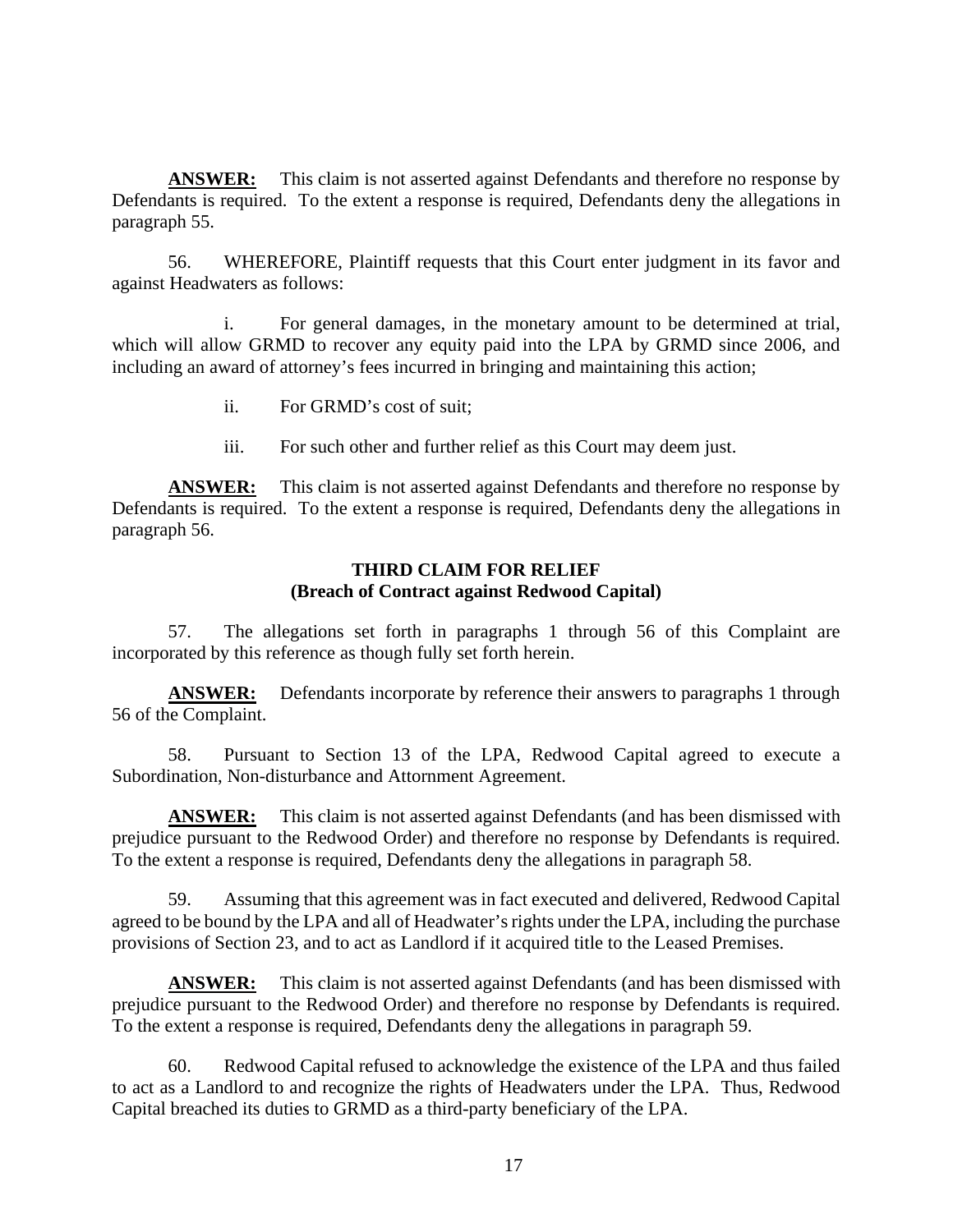**ANSWER:** This claim is not asserted against Defendants (and has been dismissed with prejudice pursuant to the Redwood Order) and therefore no response by Defendants is required. To the extent a response is required, Defendants deny the allegations in paragraph 60.

61. WHEREFORE, Plaintiff requests that this Court enter judgment in its favor and against Redwood Capital as follows:

i. For general damages, in the monetary amount to be determined at trial, which will allow GRMD to recover any equity paid into the LPA by GRMD since 2006, and including an award of attorney's fees incurred in bringing and maintaining this action;

- ii. For GRMD's cost of suit;
- iii. For such other and further relief as this Court may deem just.

**ANSWER:** This claim is not asserted against Defendants (and has been dismissed with prejudice pursuant to the Redwood Order) and therefore no response by Defendants is required. To the extent a response is required, Defendants deny the allegations in paragraph 61.

#### **FOURTH CLAIM FOR RELIEF (Breach of Contract against Granby Prentice)**

62. The allegations set forth in paragraphs 1 through 61 of this Complaint are incorporated by this reference as though fully set forth herein.

**ANSWER:** Defendants incorporate by reference their answers to paragraphs 1 through 61 of the Complaint.

63. On March 24, 2020 Granby Prentice initiated foreclosure proceedings under the 2005 Redwood Capital Deed of Trust.

**ANSWER:** Granby Prentice admits the allegations of paragraph 63. This claim is not asserted against Gray Jay and therefore no response by Gray Jay is required. To the extent a response is required, Gray Jay admits the allegations in paragraph 63.

64. At that time, Granby Prentice had both actual and constructive knowledge that its predecessor in interest, Redwood, had agreed to be bound by the LPA, including the purchase provisions of Section 23, and to act as Landlord if it acquired title to the Leased Premises.

**ANSWER:** The allegations in paragraph 64 state legal conclusions to which no response is required and, to the extent a response is required, Granby Prentice denies same. This claim is not asserted against Gray Jay and therefore no response by Gray Jay is required. To the extent a response is required, Gray Jay denies the allegations in paragraph 64.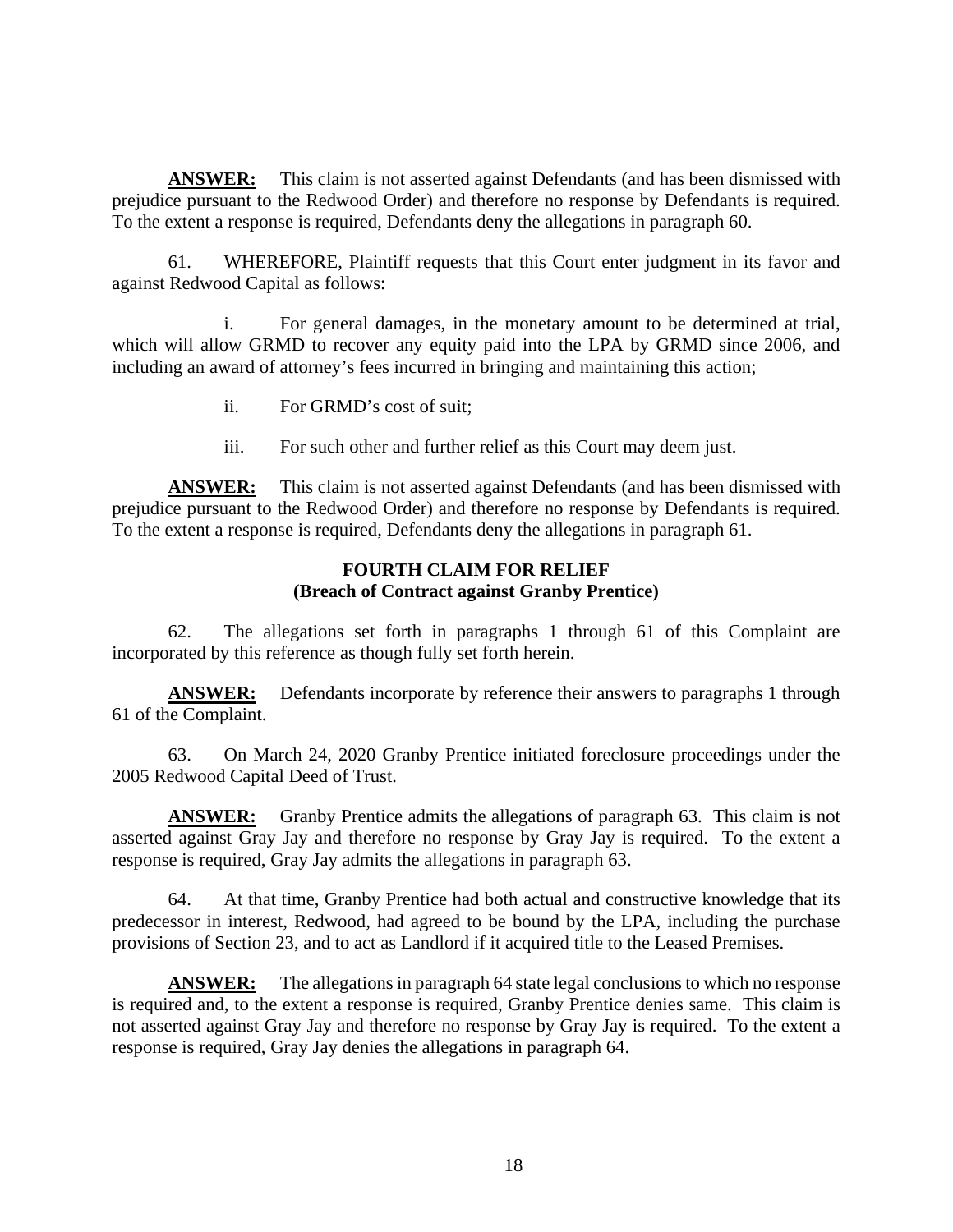65. When Granby Prentice failed to recognize the LPA, specifically its refusal to act as landlord and to accept the purchase provisions of Section 23, it breached its duties to GRMD as a third-party beneficiary of the LPA.

**ANSWER:** The allegations in paragraph 65 state legal conclusions to which no response is required and, to the extent a response is required, Granby Prentice denies same. This claim is not asserted against Gray Jay and therefore no response by Gray Jay is required. To the extent a response is required, Gray Jay denies the allegations in paragraph 65.

66. WHEREFORE, Plaintiff requests that this Court enter judgment in its favor and against Granby Prentice as follows:

i. For general damages, in the monetary amount to be determined at trial, which will allow GRMD to recover any equity paid into the LPA by GRMD since 2006, and including an award of attorney's fees incurred in bringing and maintaining this action;

- ii. For GRMD's cost of suit;
- iii. For such other and further relief as this Court may deem just.

**ANSWER:** Granby Prentice admits that GRMD is seeking the stated relief, but denies that GRMD is entitled to such relief and denies any remaining allegations of paragraph 66. This claim is not asserted against Gray Jay and therefore no response by Gray Jay is required. To the extent a response is required, Gray Jay denies the allegations in paragraph 66.

#### **FIFTH CLAIM FOR RELIF (Breach of Contract Against GR Terra)**

67. The allegations set forth in paragraphs 1 through 66 of this Complaint are incorporated by this reference as though fully set forth herein.

**ANSWER:** Defendants incorporate by reference their answers to paragraphs 1 through 66 of the Complaint.

68. On May 5, 2021 GR Terra purchased the property subject to the LPA from Gray Jay Ventures, who conveyed the property to GR Terra via special warranty deed.

**ANSWER:** This claim is not asserted against Defendants and therefore no response by Defendants is required. To the extent a response is required, Defendants admit that GR Terra purchased the property *formerly* subject to the LPA on or about May 5, 2021, but Defendants deny that the property was subject to the LPA at the time of GR Terra's purchase because the LPA was extinguished by operation of Colorado statute and (and other means). Defendants deny all remaining allegations of paragraph 68.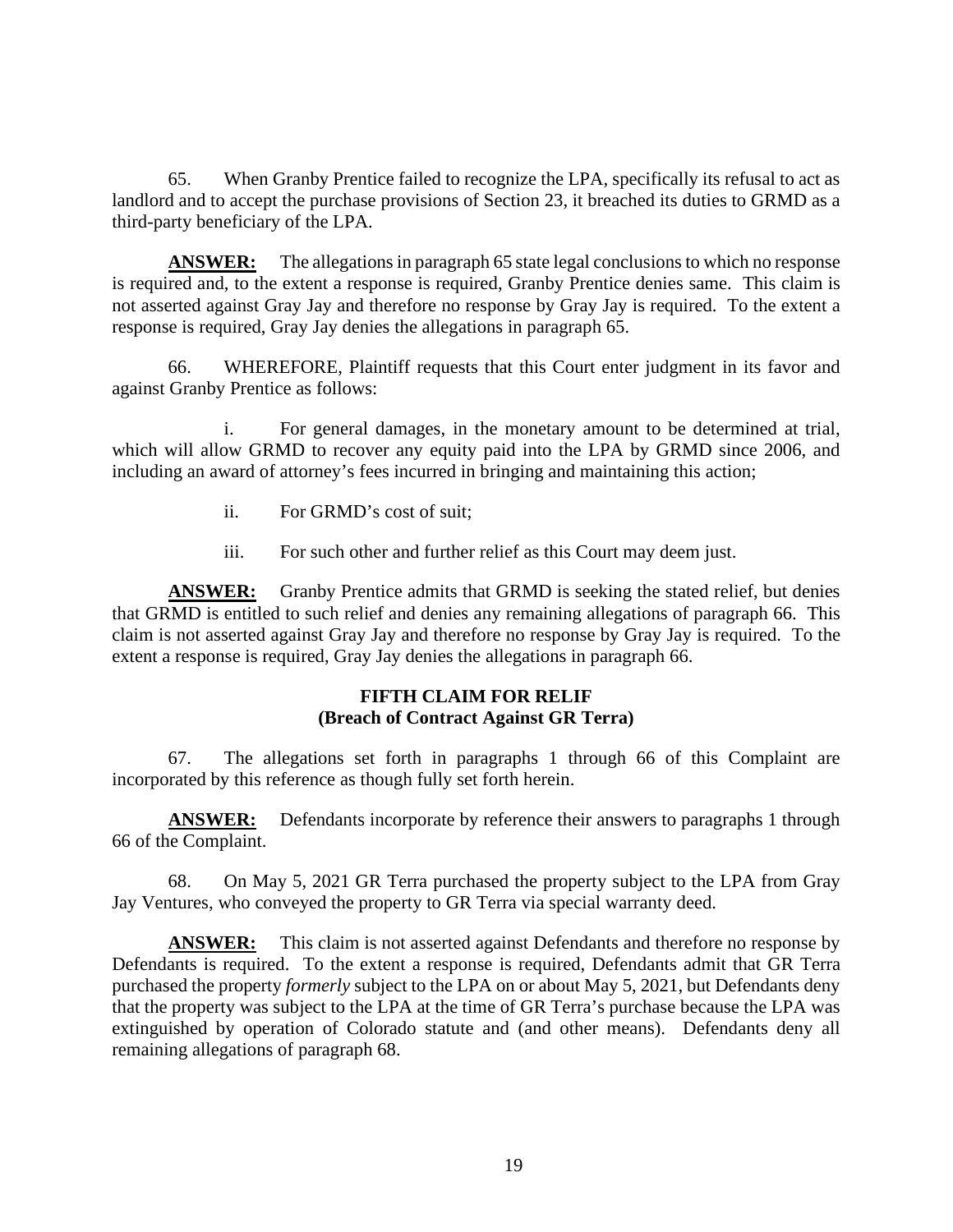69. As a successor in interest to Gray Jay Ventures and Redwood Capital GR Terra is subject to the provisions of the LPA, including the terms set forth under Section 13 and 26 of the LPA.

**ANSWER:** This claim is not asserted against Defendants and therefore no response by Defendants is required. To the extent a response is required, Defendants deny the allegations in paragraph 69.

70. Since acquiring the Leased Premises, GR Terra failed to recognize the LPA and has refused to act as landlord and to accept the purchase provisions of Section 23.

**ANSWER:** This claim is not asserted against Defendants and therefore no response by Defendants is required. To the extent a response is required, Defendants deny the allegations in paragraph 70.

71. In doing so, GR Terra has breached its duties to GRMD as a third-party beneficiary of the LPA.

**ANSWER:** This claim is not asserted against Defendants and therefore no response by Defendants is required. To the extent a response is required, Defendants deny the allegations in paragraph 71.

72. WHEREFORE, Plaintiff requests that this Court enter judgment in its favor and against GR Terra as follows:

i. For general damages, in the monetary amount to be determined at trial, which will allow GRMD to recover any equity paid into the LPA by GRMD since 2006, and including an award of attorney's fees incurred in bringing and maintaining this action;

- ii. For GRMD's cost of suit;
- iii. For such other and further relief as this Court may deem just.

**ANSWER:** This claim is not asserted against Defendants and therefore no response by Defendants is required. To the extent a response is required, Defendants deny the allegations in paragraph 72.

## **SIXTH CLAIM FOR RELIEF**

# **(Tortious Interference with Contract against Gray Jay Ventures, Granby Prentice, and Redwood Capital)**

73. The allegations set forth in paragraphs 1 through 72 of this Complaint are incorporated by this reference as though fully set forth herein.

**ANSWER:** Defendants incorporate by reference their answers to paragraphs 1 through 72 of the Complaint.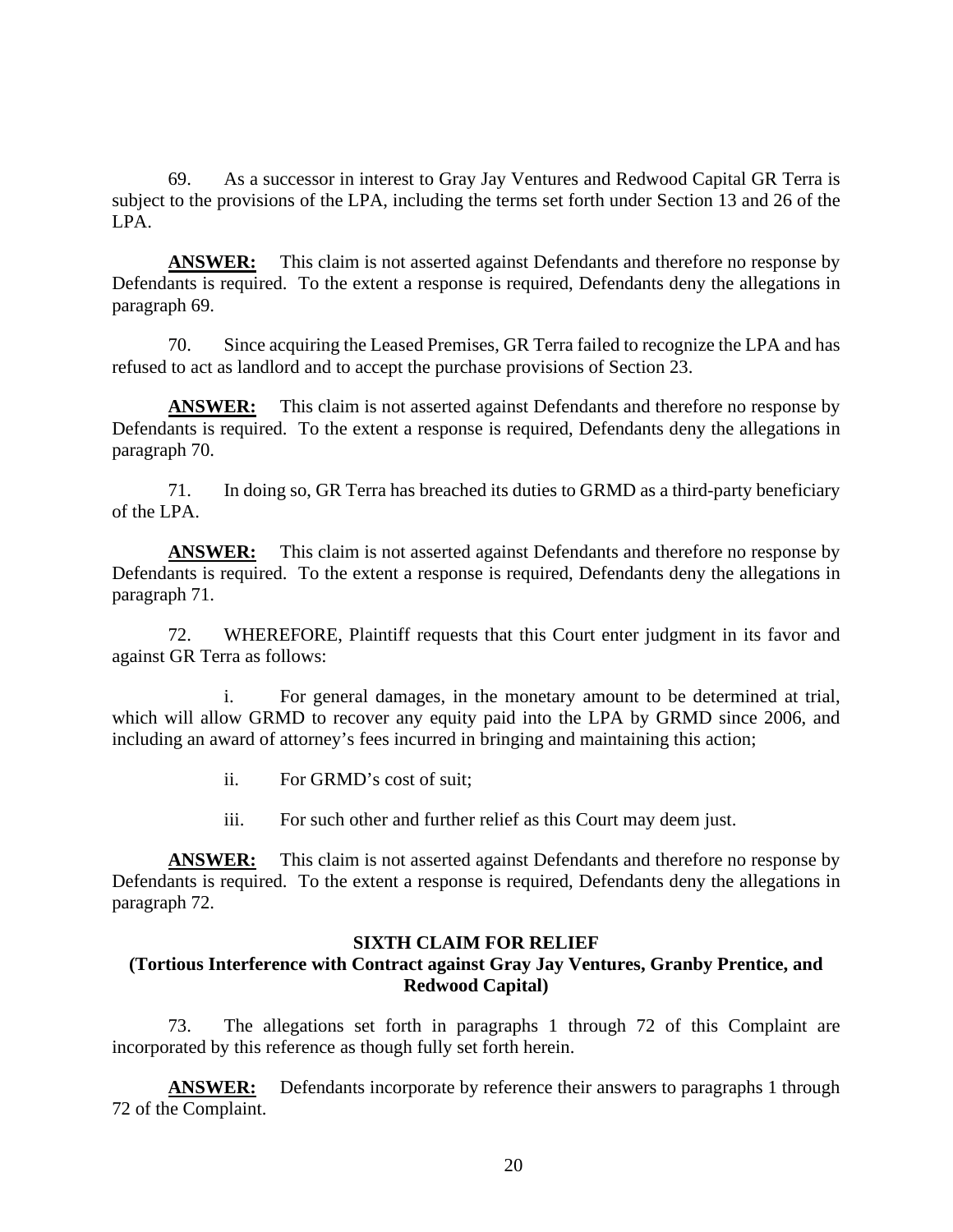74. To prove tortious interference with contract under Colorado law, a plaintiff must show the existence of a valid contract; the defendant knew or reasonably should have known of the contract; the defendant intended to induce a breach of the contract; action by the defendant that induced a breach of the contract; the defendant's interference was improper; and the defendant's interference caused damages.

**ANSWER:** This claim has been dismissed with prejudice pursuant to the Order and no response is therefore required. To the extent a response is required, Defendants deny the allegations of paragraph 74.

75. Gray Jay Ventures, Granby Prentice, and Redwood Capital were aware of both the LPA and the Fee Agreement. Gray Jay Ventures, Granby Prentice, and Redwood Capital were aware of the Section 10 termination requirement under the LPA and that the failure of Headwaters to operate the Amenities would trigger termination under Section 10.

**ANSWER:** This claim has been dismissed with prejudice pursuant to the Order and no response is therefore required. To the extent a response is required, Defendants deny the allegations of paragraph 75.

76. Gray Jay Ventures intentionally tried to prevent Headwaters from operating the Amenities and hired another company to operate the Amenities.

**ANSWER:** This claim has been dismissed with prejudice pursuant to the Order and no response is therefore required. To the extent a response is required, Defendants deny the allegations of paragraph 76.

77. Gray Jay Ventures' actions triggered termination under Section 10 which caused GRMD to suffer damages as a third-party beneficiary of the LPA.

**ANSWER:** This claim has been dismissed with prejudice pursuant to the Order and no response is therefore required. To the extent a response is required, Defendants deny the allegations of paragraph 77.

78. WHEREFORE, Plaintiff requests that this Court enter judgment in its favor and against Gray Jay Ventures as follows:

i. For general damages, in the monetary amount to be determined at trial, which will allow GRMD to recover any equity paid into the LPA by GRMD since 2006, and including an award of attorney's fees incurred in bringing and maintaining this action;

ii. For a decree of specific perform ordering that Gray Jay Ventures reinstate all existing agreements with GRMD;

iii. For a decree of specific performance ordering that Gray Jay Ventures uphold the provisions of the LPA;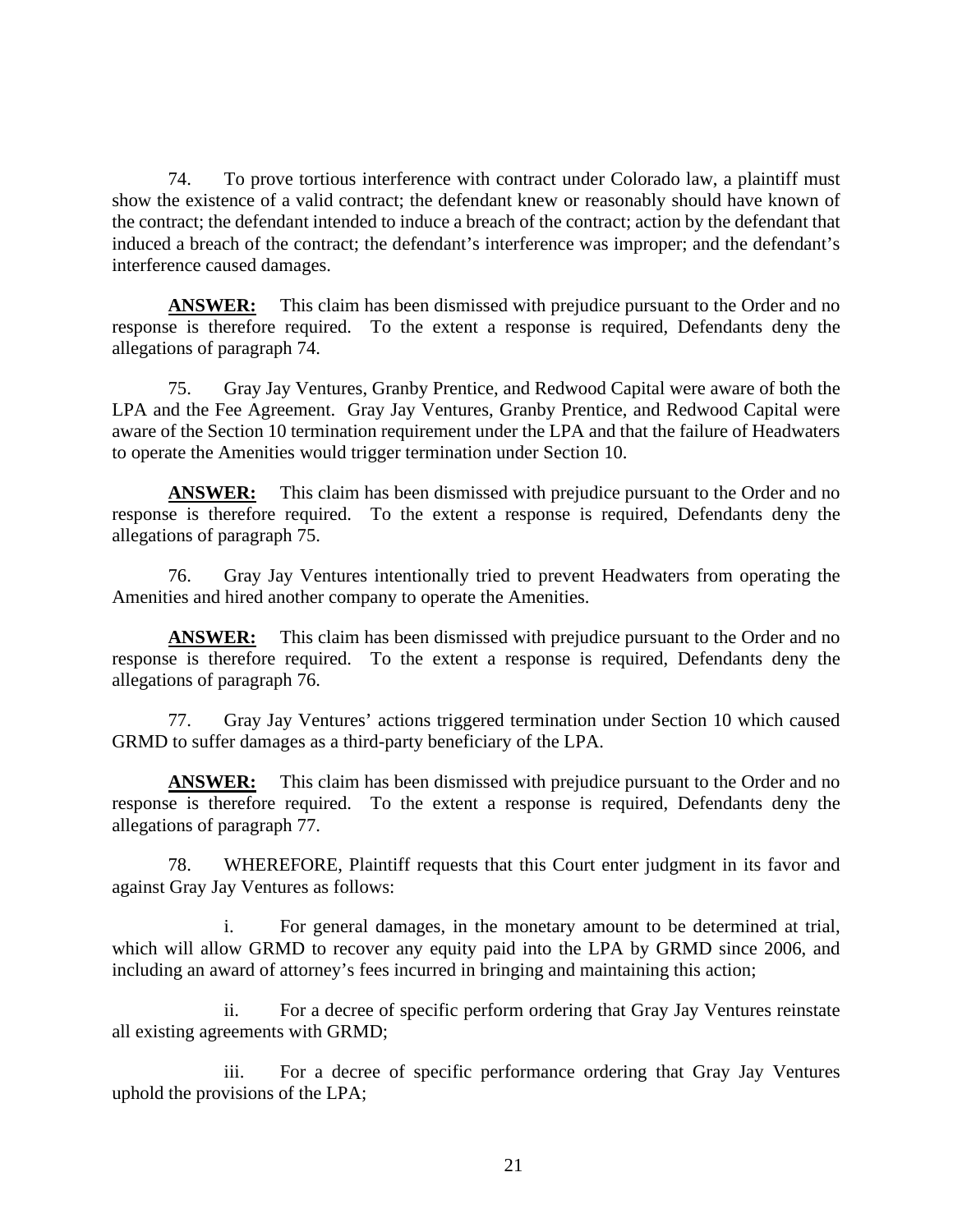- iv. For GRMD's cost of suit;
- v. For such other and further relief as this Court may deem just.

**ANSWER:** This claim has been dismissed with prejudice pursuant to the Order and no response is therefore required. To the extent a response is required, Defendants deny the allegations of paragraph 78.

## **SEVENTH CLAIM FOR RELIEF (Breach of the Covenant of Good Faith and Fair Dealing against Headwaters and Gray Jay Ventures, as Landlord under the LPA)**

79. The allegations set forth in paragraphs 1 through 78 of this Complaint are incorporated by this reference as though fully set forth herein.

**ANSWER:** Defendants incorporate by reference their answers to paragraphs 1 through 78 of the Complaint.

80. Under Colorado law, every contract contains an implied duty of good faith and fair dealing. This covenant is contained in contracts entered into by political subdivisions of the state of Colorado such as GRMD and Headwaters and private entities such as Gray Jay Ventures.

**ANSWER:** This claim has been dismissed with prejudice pursuant to the Order and no response is therefore required. To the extent a response is required, Defendants deny the allegations of paragraph 80.

81. The good faith performance doctrine attaches to contracts to effectuate the intentions of the parties and to honor their reasonable expectations.

**ANSWER:** This claim has been dismissed with prejudice pursuant to the Order and no response is therefore required. To the extent a response is required, Defendants deny the allegations of paragraph 81.

82. A violation of the duty of good faith and fair dealing gives rise to a claim for breach of contract.

**ANSWER:** This claim has been dismissed with prejudice pursuant to the Order and no response is therefore required. To the extent a response is required, Defendants deny the allegations of paragraph 82.

83. Headwaters failed to uphold its duty of good faith and fair dealing under the LPA and the Fee Agreement when it failed to assert its rights against GPHH including its right to acquire the Leased Premises on behalf of GRMD.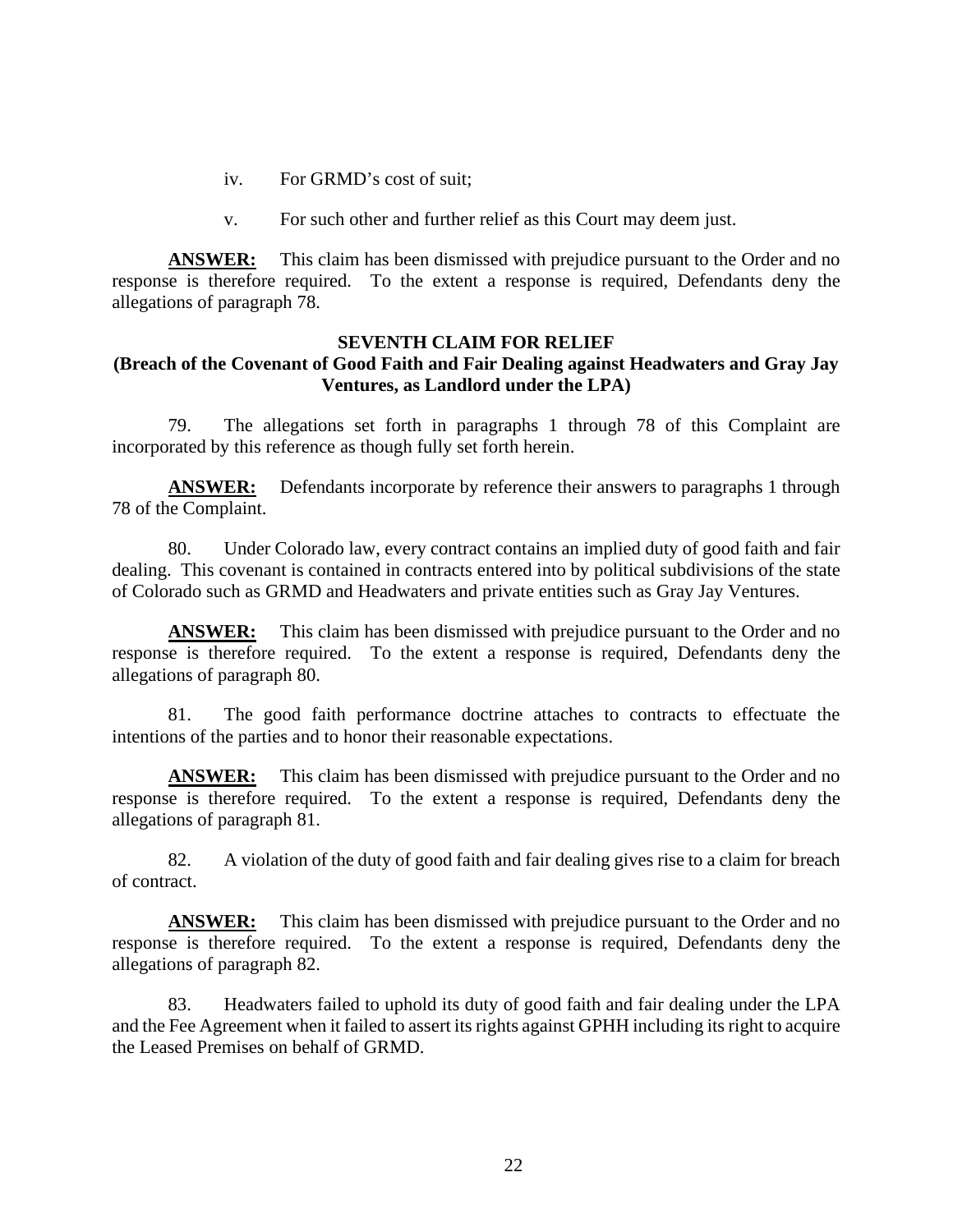**ANSWER:** This claim has been dismissed with prejudice pursuant to the Order and no response is therefore required. To the extent a response is required, Defendants deny the allegations of paragraph 83.

84. Gray Jay Ventures failed to uphold its duty of good faith and fair dealing when it refused to act as Landlord under the LPA and honor the right of Headwaters to acquire the Leased Premises on behalf of GRMD.

**ANSWER:** This claim has been dismissed with prejudice pursuant to the Order and no response is therefore required. To the extent a response is required, Defendants deny the allegations of paragraph 84.

85. Headwaters failed to uphold its duty of good faith and fair dealing under Section 10 of the LPA when it participated in the conspiracy to make it appear as if it were not operating the amenities when in fact it was.

**ANSWER:** This claim has been dismissed with prejudice pursuant to the Order and no response is therefore required. To the extent a response is required, Defendants deny the allegations of paragraph 85.

86. WHEREFORE, Plaintiff requests that this Court enter judgment in its favor and against Headwaters as follows:

i. For general damages, in the monetary amount to be determined at trial, which will allow GRMD to recover any equity paid into the LPA by GRMD since 2006, and including an award of attorney's fees incurred in bringing and maintaining this action;

- ii. For GRMD's cost of suit;
- iii. For such other and further relief as this Court may deem just.

**ANSWER:** This claim has been dismissed with prejudice pursuant to the Order and no response is therefore required. To the extent a response is required, Defendants deny the allegations of paragraph 86.

# **EIGHTH CLAIM FOR RELIEF (Declaratory Judgment against Gray Jay Ventures and GR Terra)**

87. The allegations set forth in paragraphs 1 through 86 of this Complaint are incorporated by this reference as though fully set forth herein.

**ANSWER:** Defendants incorporate by reference their answers to paragraphs 1 through 87 of the Complaint.

88. Granby Prentice was a successor in interest to Gray Jay Ventures and subsequently GR Terra and thus Gray Jay Ventures and GR Terra are bound to the LPA. Foreclosure has no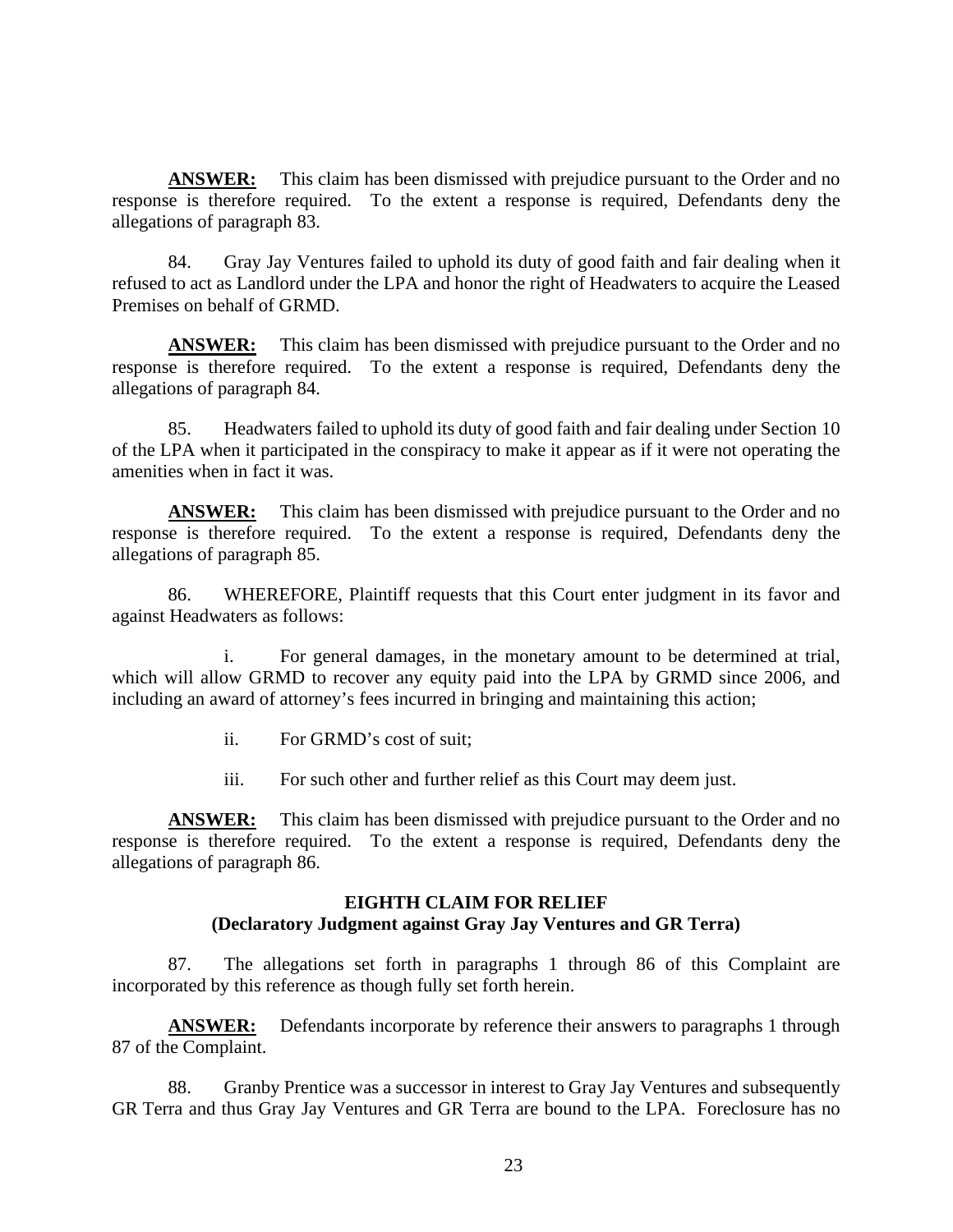effect on the contractual obligations under the LPA because as successors in interest, Gray Jay Ventures and GR Terra are bound to the terms of the LPA.

**ANSWER:** The allegations in paragraph 51 state legal conclusions to which no response is required and, to the extent a response is required, Gray Jay denies same. This claim is not asserted against Granby Prentice and therefore no response by Granby Prentice is required. To the extent a response is required, Granby Prentice denies the allegations in paragraph 88.

89. Alternatively, the LPA was not terminated through the public trustee foreclosure because it was an installment land contract. As such, the LPA created a security interest benefitting GR Terra and Gray Jay Ventures' predecessor in interest, Redwood Capital, and Gray Jay Ventures and GR Terra, to the extent Gray Jay Ventures, and now GR Terra, are the legal successor in interest to the LPA.

**ANSWER:** The allegations in paragraph 89 state legal conclusions to which no response is required and, to the extent a response is required, Gray Jay denies same. This claim is not asserted against Granby Prentice and therefore no response by Granby Prentice is required. To the extent a response is required, Granby Prentice denies the allegations in paragraph 89.

90. An installment land contract is characterized by the following elements: (1) the owner's agreement to sell and the buyer's agreement to buy; (2) the promise of the buyer that he will make payments, usually over a long period of time and in installments, and that buyer will keep the premises insured and maintain them; (3) the seller's promise that he will deliver a deed when the payments have been completed; and (4) an agreement that, in the event of default by the buyer in making the payments or performing the other covenants contained in the instrument, the seller may declare the contract at an end and retain the payments made as liquidated damages.

**ANSWER:** The allegations in paragraph 90 state legal conclusions to which no response is required and, to the extent a response is required, Gray Jay denies same. This claim is not asserted against Granby Prentice and therefore no response by Granby Prentice is required. To the extent a response is required, Granby Prentice denies the allegations in paragraph 90.

91. The LPA meets the criteria for an installment land contract in a number of ways including but not limited to (1) GRH agreeing to sell and Headwaters agreeing to purchase the Leased Premises; (2) the LPA was to automatically renewed for 49 additional one-year terms; (3) GRH promised to deliver a deed when the payments were completed; and (4) upon default, GRH had the right "to terminate this Lease and reenter the Leased Premises;" in addition, under Section 3.a of the LPA, "the Rental Payments will be absolute and unconditional in all events and will not be subject to any set-off, defense, counterclaim or recoupment for any reason whatsoever."

**ANSWER:** The allegations in paragraph 91 state legal conclusions to which no response is required and, to the extent a response is required, Gray Jay denies same. This claim is not asserted against Granby Prentice and therefore no response by Granby Prentice is required. To the extent a response is required, Granby Prentice denies the allegations in paragraph 91.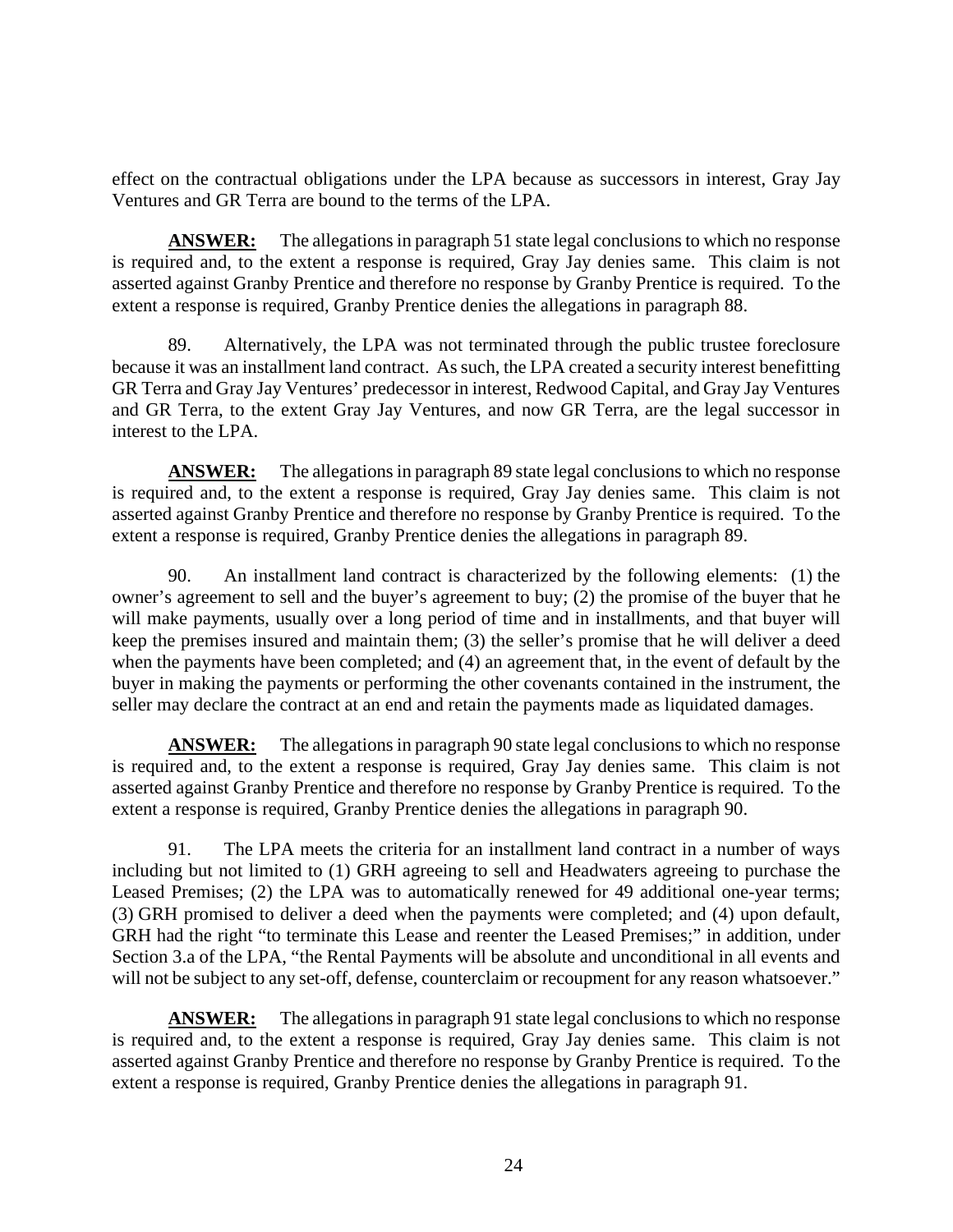92. Courts should treat an installment land contract as a mortgage based upon a number of factors, including the amount of the vendee's equity in the property, the length of the default period, the willfulness of the default, whether the vendee has made improvements, and whether the property has been adequately maintained. The parties had been performing under the LPA for over 14 years at the time of the foreclosure, including 14 years of rental payments which went towards the amount of equity in the property. Additionally, GRMD has paid out approximately \$6.05 million (of the \$18.9 million total due) to GRIT under the LPA since 2006.

**ANSWER:** The allegations of the first sentence of paragraph 92 state legal conclusions to which no response is required and, to the extent a response is required, Gray Jay denies same. Gray Jay denies the allegations in the second and third sentences of paragraph 92. This claim is not asserted against Granby Prentice and therefore no response by Granby Prentice is required. To the extent a response is required, Granby Prentice denies the allegations in paragraph 92.

93. Plaintiff is a party that is interested under a written contract, or other writings constituting a contract, and may have determined any question of construction or validity arising under the contract, and obtain a declaration of rights, status, or other legal relations thereunder, pursuant to the terms of C.R.C.P. 57 and the Uniform Declaratory Judgments Law, § 13-51-101 et seq., C.R.S.

**ANSWER:** The allegations in paragraph 93 state legal conclusions to which no response is required and, to the extent a response is required, Gray Jay denies same. This claim is not asserted against Granby Prentice and therefore no response by Granby Prentice is required. To the extent a response is required, Granby Prentice denies the allegations in paragraph 93.

94. WHEREFORE, Plaintiff requests a declaratory judgment of this Court including, without limitation, that:

i. The LPA is an installment land contract.

ii. That the LPA should have been treated as a mortgage and thus could only have been terminated through a judicial foreclosure.

iii. For these reasons, and because Redwood Capital, Granby Prentice, Gray Jay Ventures, and GR Terra had agreed to be bound by the LPA, the LPA was not terminated through the public trustee foreclosure.

**ANSWER:** Gray Jay admits that GRMD is seeking the stated relief, but denies that GRMD is entitled to such relief and denies any remaining allegations of paragraph 94. This claim is not asserted against Granby Prentice and therefore no response by Granby Prentice is required. To the extent a response is required, Granby Prentice denies the allegations in paragraph 94.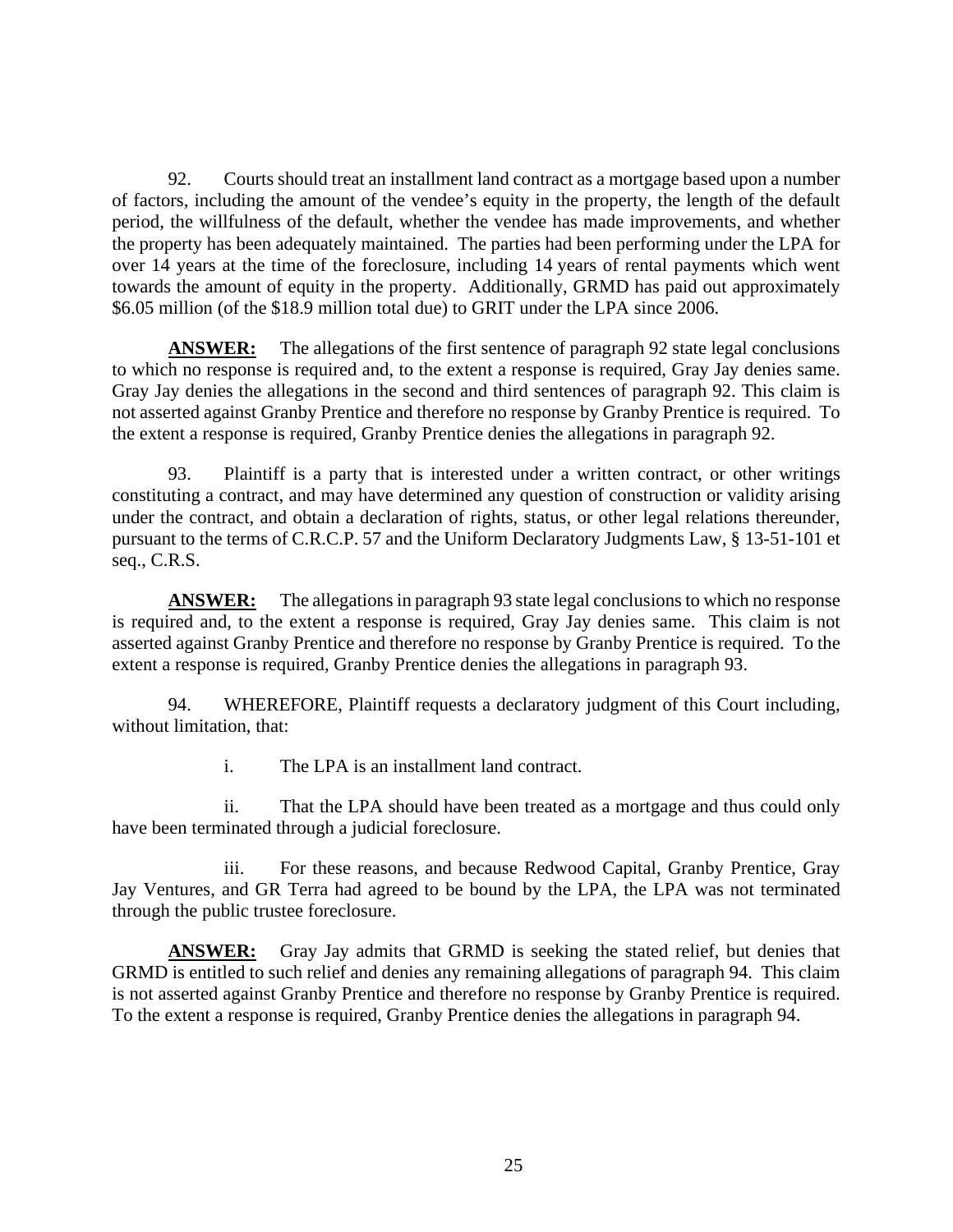# **GENERAL DENIAL**

Defendants deny each allegation of the Complaint that is not specifically admitted herein, including any factual allegations in the paragraph titled WHEREFORE to which a response is deemed necessary.

# **AFFIRMATIVE DEFENSES**

1. The Amended Complaint fails to state a claim upon which relief may be granted.

2. GRMD lacks standing to bring its claims for breach of contract and declaratory relief against Defendants based on the LPA because GRMD was not a party or successor party to the LPA and was not an intended third-party beneficiary given the terms of the LPA and the surrounding circumstances. Therefore, GRMD has no standing to seek to enforce the LPA or to seek a declaratory judgment regarding its validity and existence.

3. GRMD's claims for breach of the contract and for declaratory relief fail against Defendants fail to state a claim for relief because the LPA was extinguished by foreclosure. The LPA was junior to the Deed of Trust and there are no facts to prove that any attornment agreement was ever properly executed and recorded as necessary to bind subsequent owners, therefore the LPA was extinguished pursuant to C.R.S. § 38-38-501 via foreclosure before Gray Jay acquired title to the Leases Premises.

4. GRMD's claims for breach of the contract and for declaratory relief against Defendants fail because, even if the LPA survived the foreclosure, and Gray Jay succeeded to the rights of landlord thereunder, on November 11, 2020, Gray Jay notified Headwaters in accordance of the terms of the LPA that, even assuming (without conceding) that the LPA was not terminated by way of foreclosure, Gray Jay was electing to terminate the LPA pursuant to section 10 thereof based upon Headwaters' failure to operate the Amenities for more than thirty days.

5. GRMD's breach of contract claim against Defendants fails because GRMD has not, and cannot, plead that Headwaters ever tried to exercise the option to purchase the Leased Premises under the LPA or tendered the Purchase Price thereunder, necessary preconditions to any obligation on the part of the Landlord under the LPA to accept the Purchase Price. In addition GRMD has not, and cannot, plead that Headwaters had the ability to exercise any right to purchase the Leased Premises under the terms of the LPA at any time before the LPA was terminated or that it even has the ability to do so now if the LPA was in existence.

6. GRMD's breach of contract claims against Defendants fail because GRMD's right are limited by the terms of the contract in that a third-party beneficiary cannot have greater rights than the parties to the contract and (i) the LPA allows for termination thereof based upon various circumstances, including foreclosure, default, or Headwaters' failure to appropriate rental payments and (ii) the LPA did not require Headwaters to acquire the Leased Premises prior to 2062; and (iii) the LPA precludes any recoupment of the rental payments by Headwaters.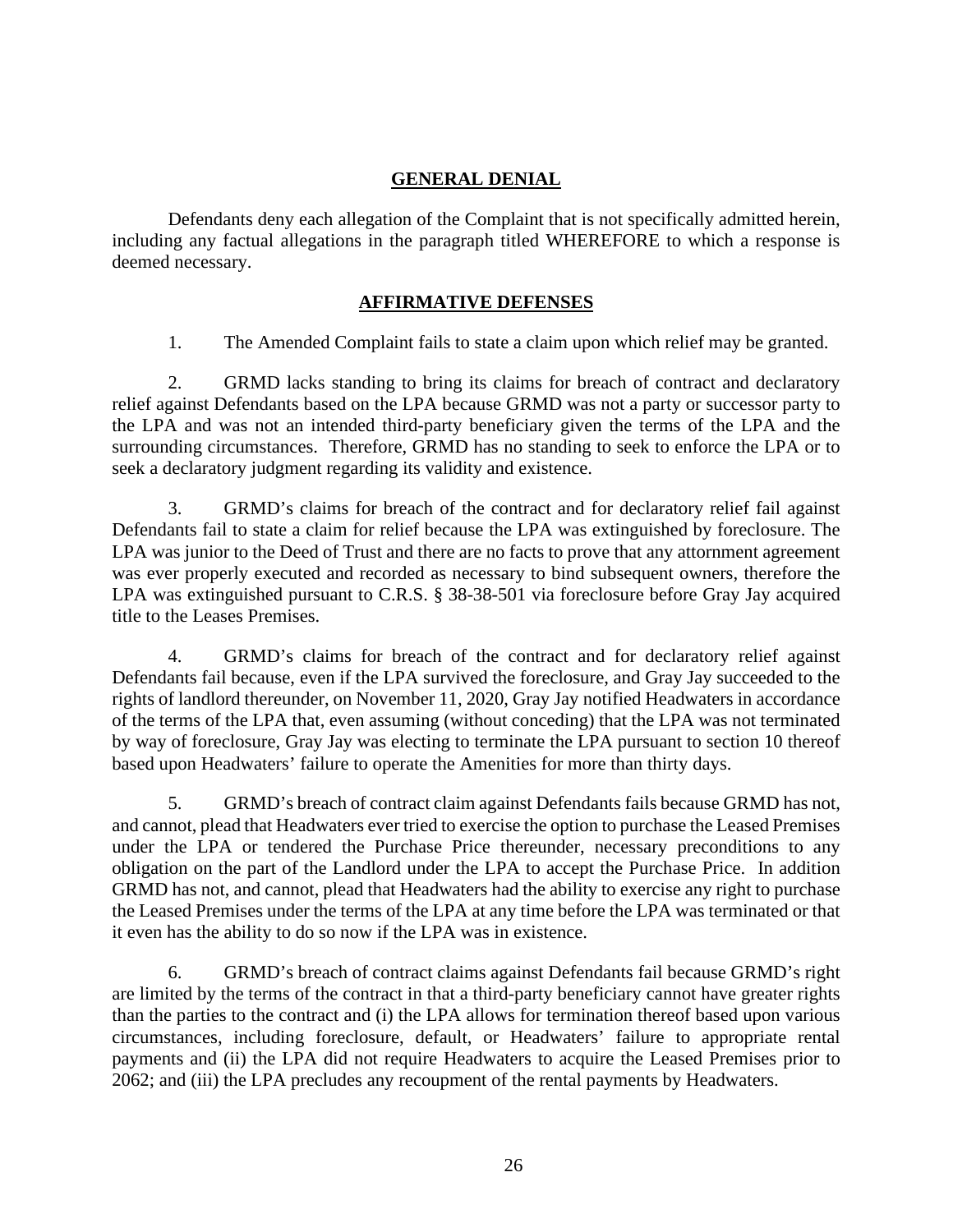7. GRMD's breach of contract claims against Defendants and requests for damages are barred by the terms of the LPA which limit remedies for the Landlord's default to specific performance.

8. GRMD's breach of contract claims against Defendants are barred by GRMD's failure to adhere to mandatory contractual obligations and remedies in the LPA including but not limited to, satisfaction of the default and notice provisions of the LPA before filing suit (including but not limited to Section 24.b of the LPA).

9. GRMD's breach of contract claims against Defendants fail because the LPA and the purchase option therein are void under the statute of frauds in that the purchase option did not contain a sufficiently definite purchase price.

10. GRMD's breach of contract claims against Defendants fail because the LPA and the purchase option therein are void under C.R.S. § 29-1-110, which prohibits local governments from spending or contracting to spend "any money, or incur any liability, or enter into any contract which, by its terms, involves the expenditures of money in excess of amounts appropriated" in that the LPA obligates Headwaters, a public body, to expend funds to purchase the Leased Premises without any condition for appropriation by its legislative body.

11. GRMD's breach of contract claims against Defendants fail because the LPA and the purchase option therein are void; the obligations of the LPA are illusory in that Headwaters had the option not to renew the LPA at the end of any one-year lease term and Headwaters' obligations to pay rent and to pay the Purchase Price are conditioned upon a future approval or authorization that cannot be assured at the time of the agreement.

12. GRMD is estopped and/or otherwise barred from bringing its breach of contract claims against Defendants based upon its own failure of performance under the LPA, including but not limited to its failure to tender any funds towards the purchase of the Amenities.

13. GRMD's claims for breach of contract against Defendants are barred in whole or in part by one or more of the doctrines of latches, estoppel, waiver, acquiescence, or ratification.

14. GRMD's claims for breach of contract against Defendants are barred by the applicable statute of limitations.

15. GRMD's claims for breach of contract against Defendants are barred in whole or in part by its failure to mitigate its damages, if any.

16. GRMD's alleged breach of contract damages, if any, are caused by the acts or omissions of third parties.

17. GRMD's alleged damages for breach of contract, if any, are barred by the doctrine of superseding or intervening causes.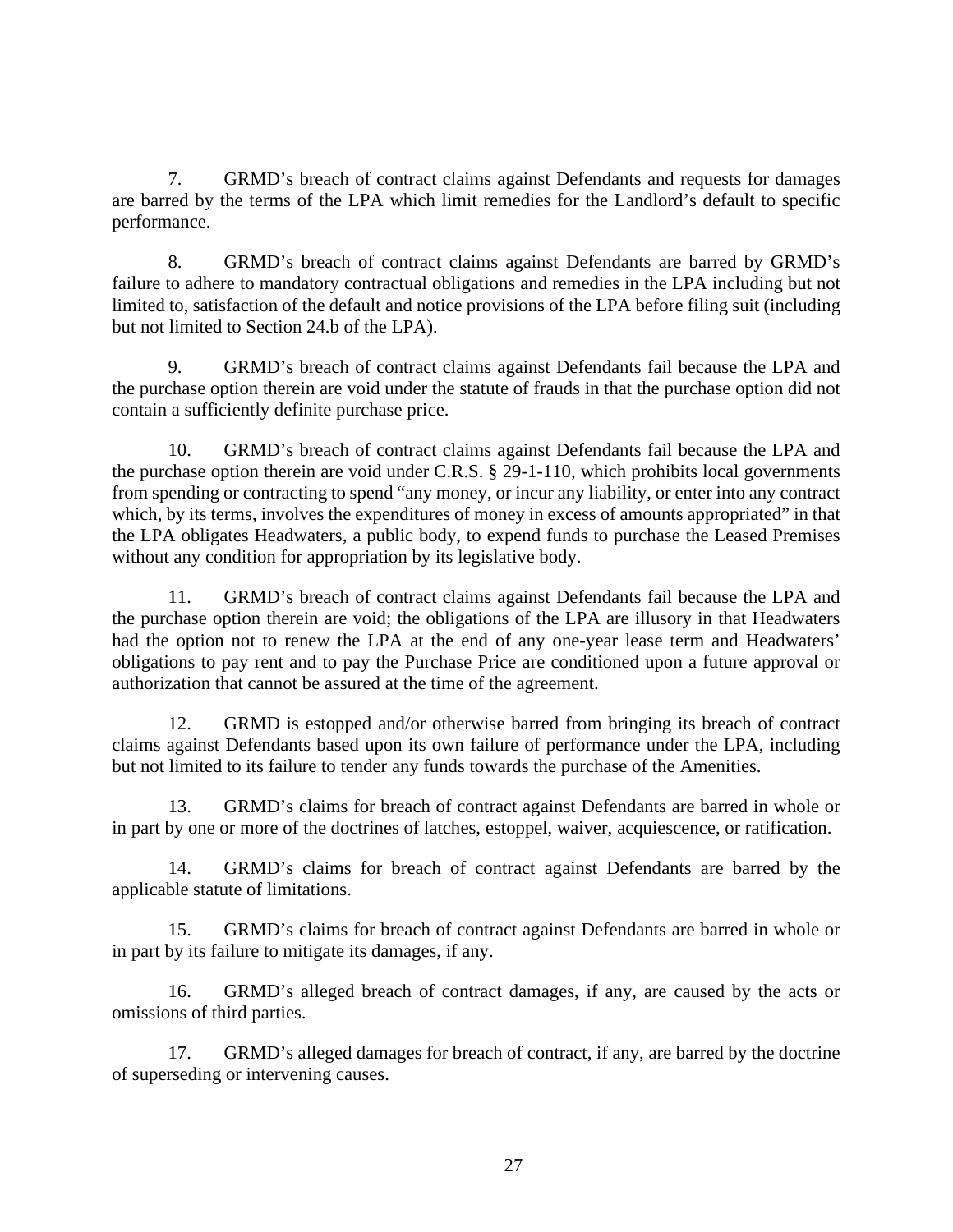18. GRMD's alleged damages for breach of contract, if any, are barred as speculative.

19. GRMD's equitable claims are barred by the doctrine of acquiescence or ratification, waiver, laches, and/or unclean hands.

20. GRMD's equitable claims fail because GRMD has an adequate remedy at law.

21. GRMD's equitable claims fail based upon GRMD's failure to join necessary and indispensable parties.

22. GRMD's equitable claims are barred by laches.

23. Defendants expressly reserve the right to assert additional affirmative defenses that may become known through ongoing investigation and discovery.

## **JURY DEMAND**

Defendants hereby demand a jury trial, pursuant to C.R.C.P 38, on all issues so triable.

## **PRAYER FOR RELIEF**

WHEREFORE, Defendants respectfully request that the court dismiss GRMD's claims with prejudice, enter judgment in favor of Defendants and against GRMD, award Defendants attorneys' fees and costs in defending against GRMD's claims, and grant such other relief as the Court deems just and proper.

Dated: February 11, 2022 DAVIS GRAHAM & STUBBS LLP

*/s/ Kyler Burgi* 

Mark Champoux, Bar No. 40480 Kyler Burgi, Bar No. 46479

*Attorneys for Defendants Gray Jay Ventures, LLC and Granby Prentice, LLC*